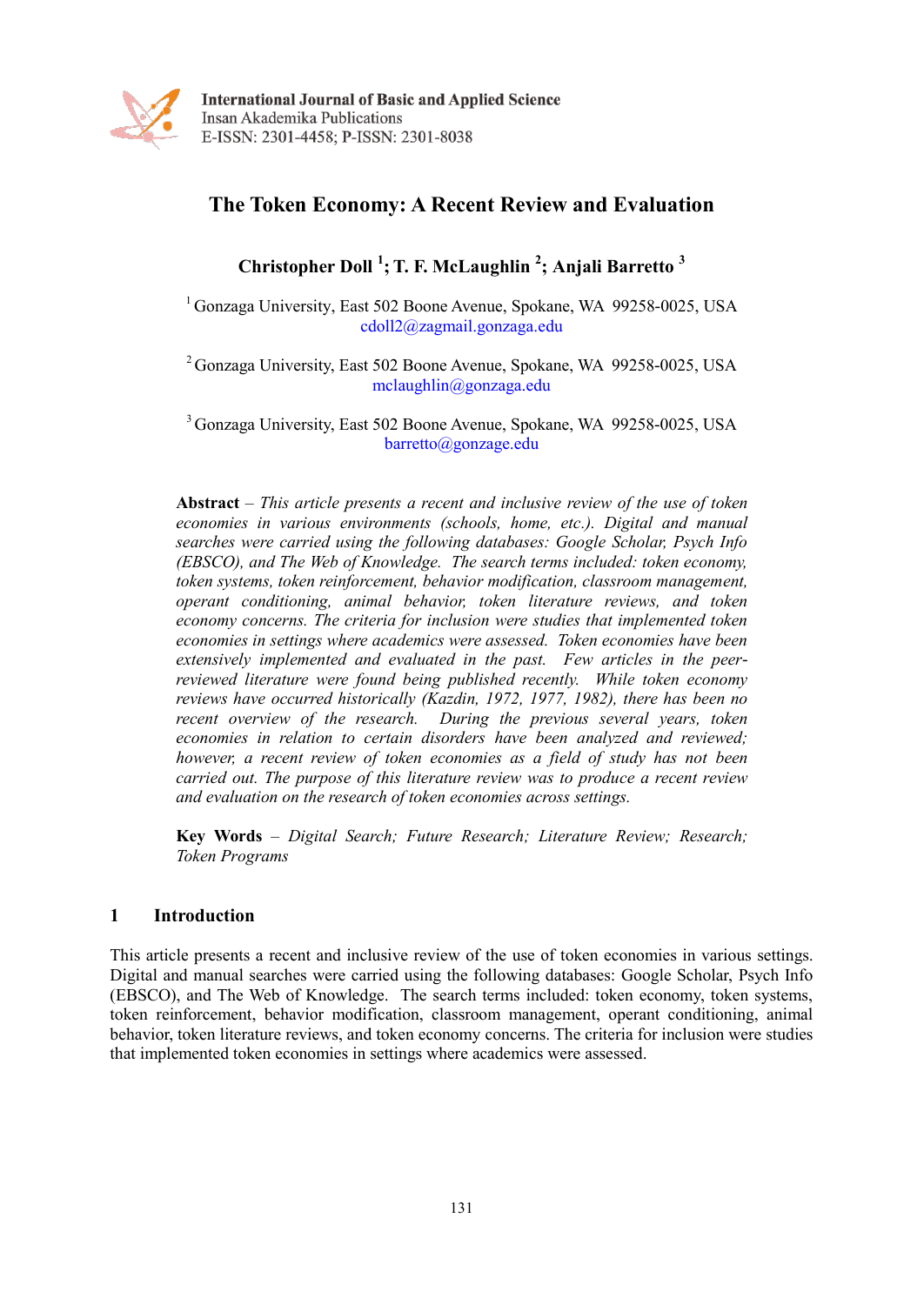# **2 History of Token Systems**

Token systems, in one form or another, have been used for centuries and have evolved notably to systems used today. Clay coins, which people could earn and exchange for goods and services, in the early agricultural societies were part of the transition from simple barter systems to more complex economies (Schmandt-Besserat, 1992). Before that, however, incentives- based structures were created and sustained in a variety of cultures and as part of many institutions within those cultures. Governments used the influencing abilities of rewards to shape behaviors in battle and throughout society. Rewards have ranged from tangible prizes to socially significant titles (Doolittle, 1865; Duran, 1964; Grant, 1967). During the first century, Grant (1967) explained that accomplishments of gladiators were rewarded with property, prizes, and crowns. Carcopino (1940) described charioteers in Rome during that same time being rewarded with their freedom after repeated victories. In ancient China, soldiers received colored peacock feathers for bravery in battle (Doolittle, 1865). Several military institutions in ancient civilizations utilized these systems of merit and rewards to incentivize behavior. From the Aztecs in the  $15<sup>th</sup>$  century (Duran, 1964), as well as the militaries of modern times, the use of titles of distinction and medals to reward actions were common methods to promote certain types of behavior, or responses. Modern research peaked in the 1970"s where there was substantial study surrounding psychiatry, clinical psychology, education, and mental health fields (Kazdin, 1977). Token economy systems have also been employed to modify animal behavior (Addessi, Mancini, Crescimbene, & Visalberghi, 2011; Malagodi, 1967; Sousa, Matsuzawa, 2001). Malagodi"s (1967) study involving rats established a mechanism of exchange between marbles, which the rats earned through a dispenser, and an edible primary reinforcer. In that study, token reinforcement under fixed and variable interval schedules were shown to be as effective as the edible primary reinforcer to increase lever pressing. In another study, Wolf (1936) compared the effectiveness of exchangeable tokens, nonexchangeable tokens, and food to find that exchangeable tokens and food were comparable in reinforcing ability. These studies clearly show that tokens, when paired with a primary reinforcer are effective at modifying certain behaviors in animal subjects. Cowles (1937) found similar results with exchangeable tokens when he taught chimpanzees new learning tasks. In Sousa and Matsuzawa's (2001) study, not only did chimpanzees perform similarly with tokens as they did with direct food rewards, but the researchers found that chimpanzees were able to collect and save several tokens before exchanging them.

The military as well as mental health and educational facilities have increased their use of incentives to shape behavior. Tangible items given as rewards evolved to tokens which could be exchanged for certain privileges and rewards. This evolution of the token economy was a catalyst for increasingly novel and diverse utilization of token-reinforcement systems. One example of how token systems have been applied in an institutional setting was Alexander Maconochie's "Mark System" implemented with a prison population during the 1840"s (Kazdin, 1977). This token-based system improved the conditions under which many prisoners lived; furthermore, it attempted to create an incentive-driven system to reward positive behavior rather than give aversive consequences to prisoners. Within this "Mark System," sentences were converted to "marks" and the prisoners sought to reduce these "marks," or tokens, through good behavior within the prison system. Upon reaching a certain level of tokens, the prisoner could then be released. The prisoners exchanged their tokens for necessary items such as food, shelter, and clothes (Kazdin, 1977). A variation of the token economy under Maconochie was the inclusion of a response cost component where negative or institutionallylabeled aberrant behaviors resulted in the withdrawal of "marks." Unique approaches such as the Mark System have helped evolve the reward and cost structures resulting in "serious achievements in reform, rehabilitation, and token economies" (Kazdin, 1977).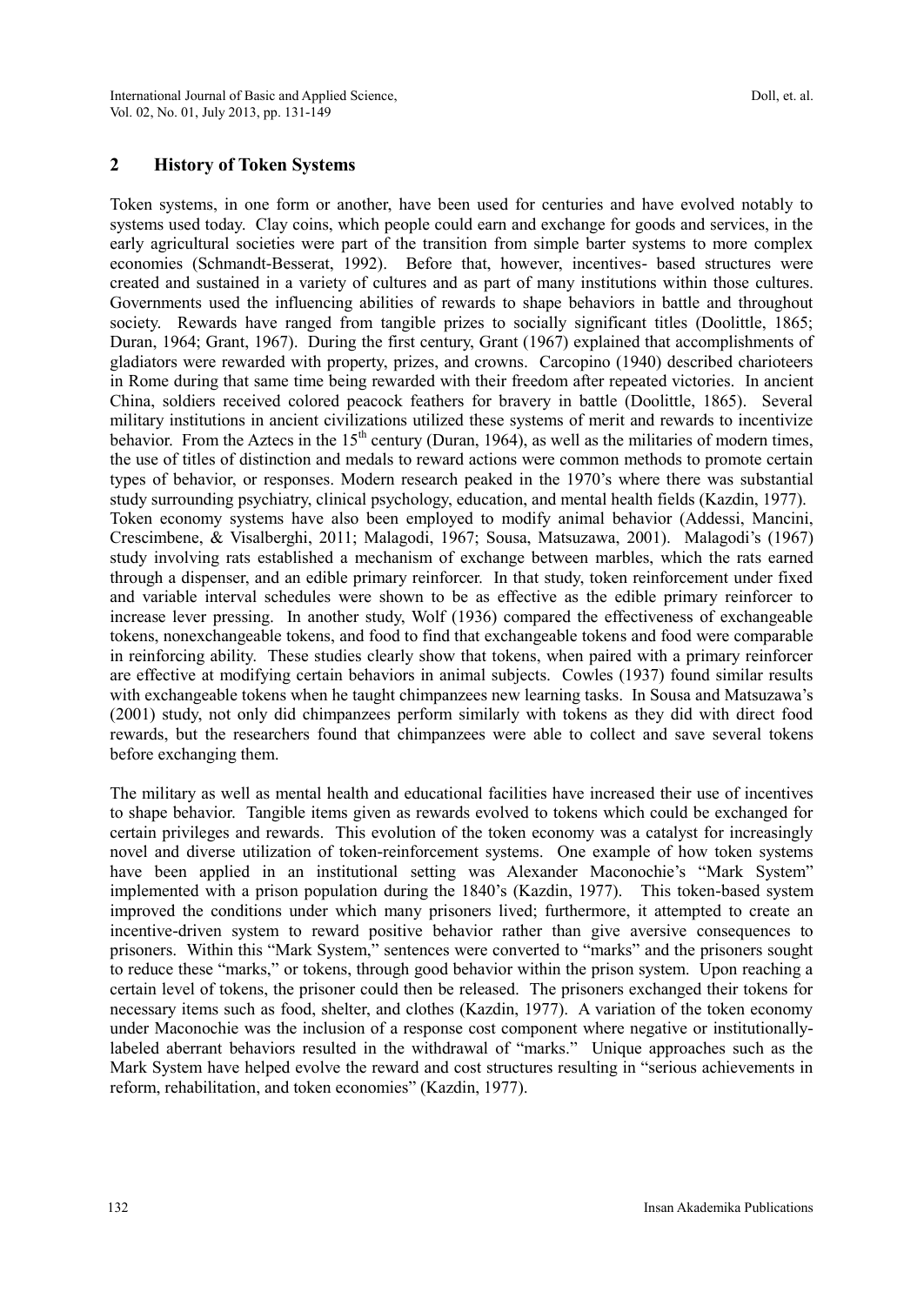# **3 Early History of Token Systems in the Schools**

#### **3.1 Token, tracking, exchange**

Educational systems have employed token economies as a means to manage students for several decades (Kazdin, 1982). The need to educate large numbers of children and the demand for meaningful education helped to evolve the application of these token-based systems. As noted previously, titles of distinction as well as tangible property have all been used to incentivize individuals and their behavior. In schools, a variety of incentives have acted and continue to serve as the rewards earned for certain defined target behaviors (Boniecki & Moore, 2003; Lolich, McLaughlin, & Weber, 2012; McLaughlin & Malaby, 1975). As early as the  $7<sup>th</sup>$  century, a monk in Southern Europe gave out biscuits of leftover dough, also known as "petriolas" or "little rewards," to give to children who learned their prayers (Kazdin, 1977). Later on in the 1100"s, Birnbaum (1962) noted that using rewards such as nuts, figs, and honey were commonly implemented by educators as incentives for learning. In the  $16<sup>th</sup>$  century, Skinner (1966) described instances where fruit and cake was advocated by Erasmus in order to help children learn Greek and Latin.

Within the past several centuries, the modern forms of the token economy have been increasingly used in the education of society. Two of those systems came to the United States during the 1800"s. Joseph Lancaster's "Monitorial System" originated in England in the early part of the century and came to New York in 1805. This system, when implemented in New York schools, contained a more explicit use of tokens and of response cost. More-able peers were "Monitors" for less-able peers and each skill-group was awarded different sets of privileges and prizes, based on level. The Monitorial System allowed for the creation of helper teachers which allowed for the teaching of large numbers of students. The solution to this problem of larger classes helped to spread this program across the nation. A second system, Excelsior, established itself during the latter part of the 1800"s when the United States was experiencing significant growth in the use of token economies (Kazdin, 1977). This system consisted of giving out "Excellent(s)" and "Perfect(s)" designations to students for pro-social and pro-academic behaviors. These "Excellents" and "Perfects" were exchanged for "Merits," which in turn were saved and exchanged for a special certificate from the teacher attesting to great performance. In both of these systems, prizes and rewards acted to make the token more powerful in affecting behavior. Furthermore, in both of these token-reinforcement systems, back-up reinforcers and prizes were integral in their setups and sustainment.

# **3.2 Definition of a Token System**

Token economies have been extensively researched throughout the last several decades and applied in a variety of settings. Teachers and caretakers have used these systems in general education, special education, and community-based settings. Because of the variety of token-based systems and the ease at which teachers can implement them, token economies are widely used across the nation.

The behavioral principles employed in token systems are based primarily upon the concept of operant conditioning (Kazdin, 1977; McLaughlin & Williams, 1988). Within a token economy, tokens are most often a neutral stimulus in the form of "points" or tangible items that are awarded to economy participants for target behaviors. In a token-reinforcement system, the neutral token is repeatedly presented alongside or immediately before the reinforcing stimulus. That stimulus may be a variation of edibles, privileges, or other incentives. By performing this process of repeating presentations of neutral tokens before the reinforcing stimulus, the neutral token becomes the reinforcing entity. As the participants in the token experience the pairing of token and a previously reinforcing items, the token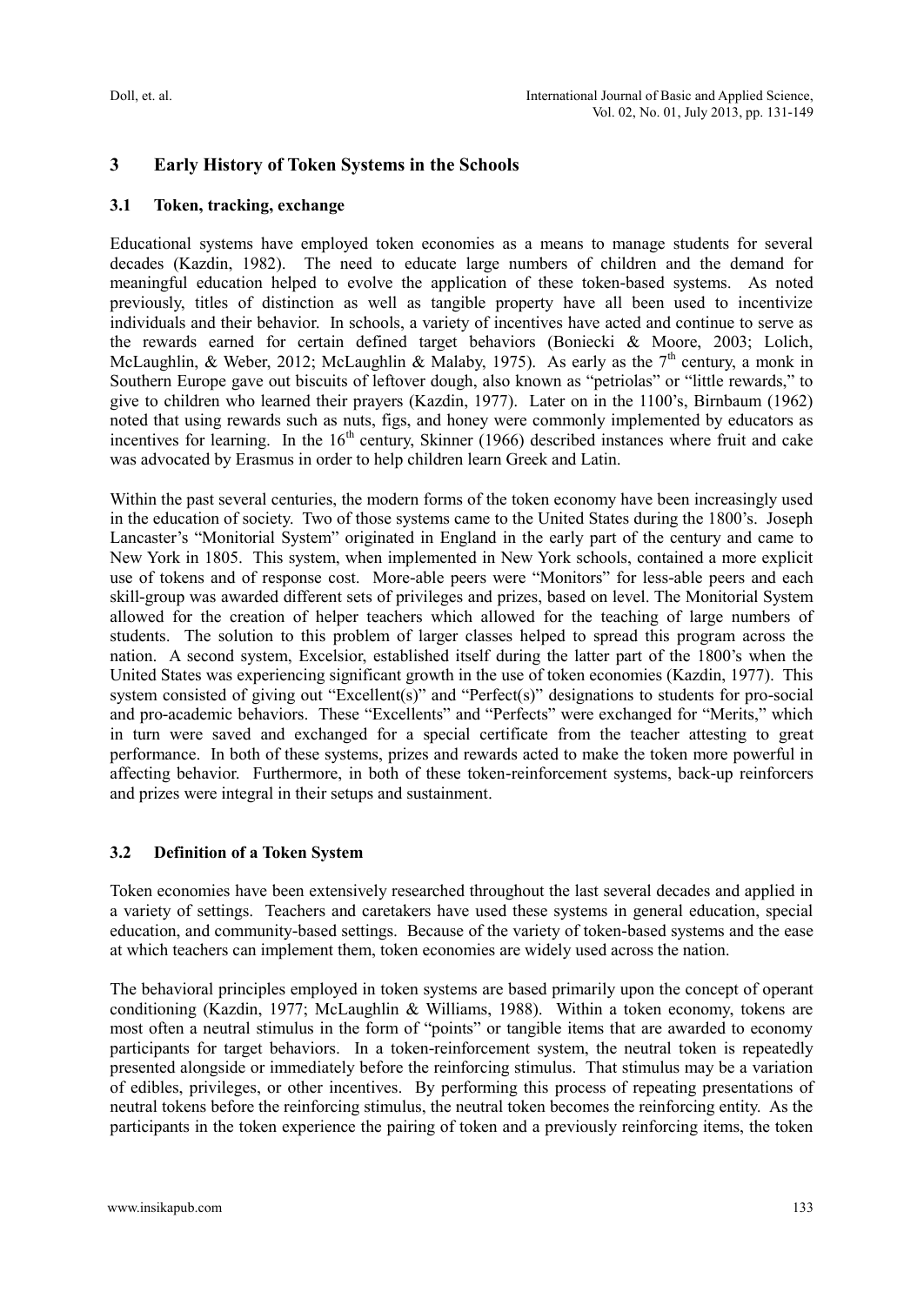itself may acquire reinforcing properties as a result. The token economy gains its utility and power to modify behavior when the neutral tokens become secondary reinforcers. The effectiveness of this process has been noted by Miller and Drennen (1970). They demonstrated that when praise is a neutral stimulus, it could become a conditioned reinforcer through pairing it with another reinforcing event.

#### **3.2.1 Target behaviors of token economies**

A token economy is often implemented because there are target behaviors that teachers would like to increase or reduce. These behaviors must be identified by those who work in such classrooms. Changes in these target behaviors often improve the classroom-learning environment or the needs for that specific institution. Token economies can be used to minimize disruptions in a classroom as well as increase student academic responding. This can depend on the classroom and the priorities of the teacher. However, most teachers employ a token system to manage both academic and social behaviors (McLaughlin & Williams, 1988).

In a token economy it is important to clearly outline the target behaviors for the students as well as the teacher (Kazdin, 1977). When a teacher is first implementing a token-reinforcement system it has been recommended that desired behaviors are orally communicated, written down, or otherwise clearly explained or modeled to the participants (Alberto & Troutman, 2012; McLaughlin & Williams, 1988). This communication with the participants is crucial and directly related to the effectiveness and efficiency of the system (Alberto & Troutman, 2012; Cooper, Heron, & Heward, 2007).

#### **3.2.2 Tokens**

In order to establish and sustain a token economy system there needs to be tokens. These tokens then serve as a way to provide consequences. Tokens can be tangible gaming-style chips, tickets, coins, fake money, marbles, stickers, or stamps (McLaughlin & Williams, 1988). They can also come in the form of more abstract items in the form of points or checkmarks given by the teacher or the economy"s "manager." The choice of tokens can depend on the setting, population, manager's or teacher's preference, cost, among other considerations. Population and setting considerations are related to what type of tokens are going to be applicable for certain participants. A younger group, or students with developmental or cognitive delays, may well benefit from more tangible items like coins or cards, than more abstract items in the form of points or checkmarks (McLaughlin & Williams, 1988; Stainback, Payne, Stainback, & Payne, 1973). Tangible tokens provide a concrete representation of the number of tokens earned which can then be exchanged for rewards (B. Williams, R. Williams, & McLaughlin, 1989). When choosing tokens, the teacher"s preference, especially in relation to cost, must be considered. Also, the choice of the token should include the difficulty or impossibility of the token itself being duplicated and flooding the classroom with tokens not under the control of the teacher. These factors must impact the types of tokens, which are used within the system, the frequency at which they are delivered, and ultimately the back-up rewards that are available to give value to the tokens.

#### **3.2.3 Back-up rewards**

Back-up rewards are the items that the students or persons have indicated they are willing to work. Their desirability has been used to assign the number of tokens that are needed to purchase or take part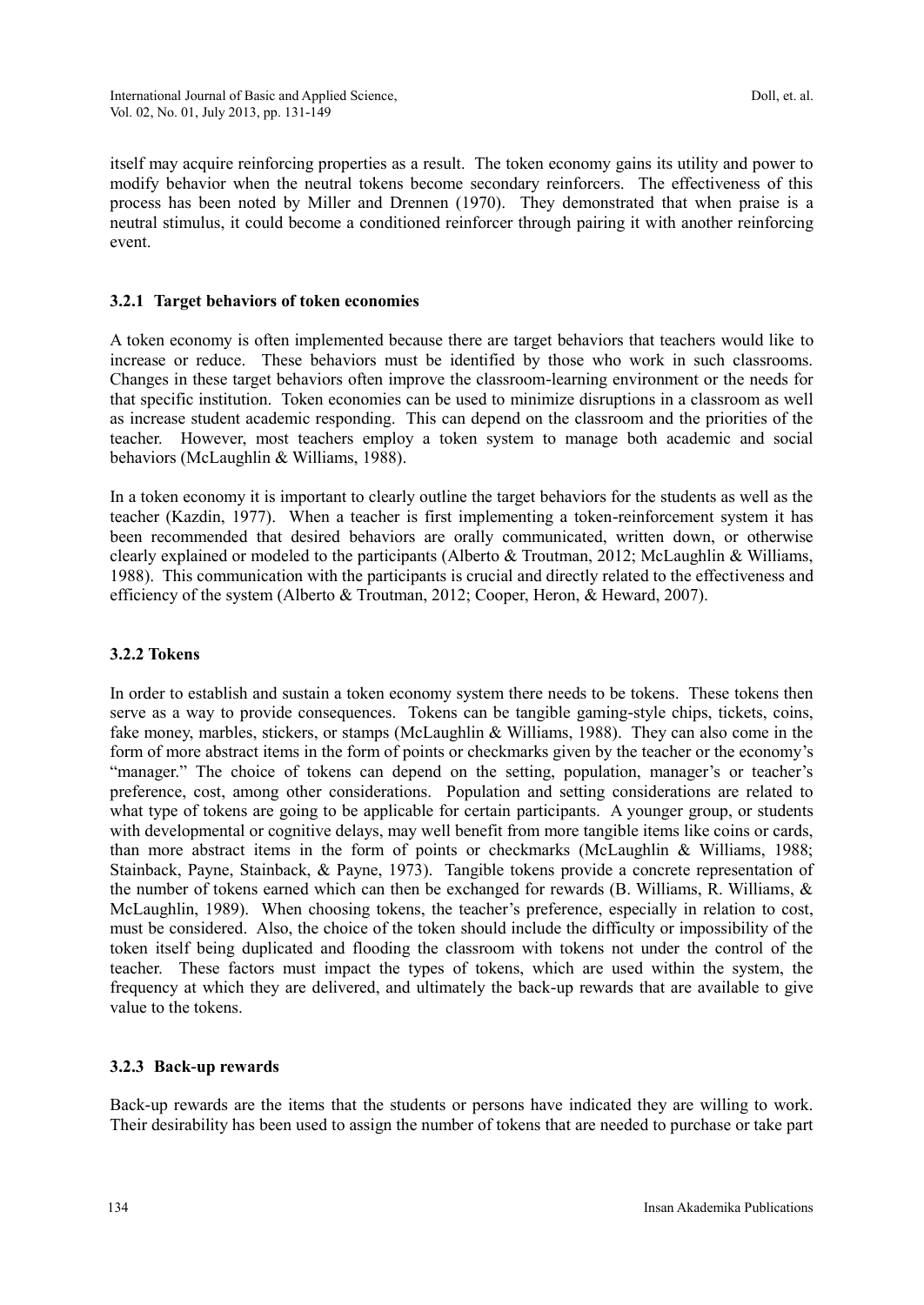in this reward (Kazdin, 1977). Without these back-up rewards, the tokens have no exchangeable value. Also, tokens without value can negatively alter an individual"s motivation (Wolf, 1936). The more back-up rewards in the token system, the more substantial the reinforcing strength becomes through pairing of tokens and rewards (B. Williams, R. Williams, & McLaughlin, 1989). Back-up rewards have also been used in the home settings where they have included: ski trips, video games, movies, or lunch at a chosen restaurant (Rustab & McLaughlin, 1988). Even with this variety of backup rewards, the monetary reward has been used very effectively (Jordan, McLaughlin, & Hunsaker, 1980). This is likely due to money"s exchangeable abilities and its ability to act as one of the ultimate Generalized Conditioned Reinforcers.

# **3.2.4 The exchange**

An important part of the token economy is the exchange of tokens for certain back-up rewards chosen by the economy"s manager or students and in part by the needs and preferences of the participants. The value of the token is a function of the reinforcers which are able to back-up their value (Kazdin, 1977). At the end of the period where tokens have been given, the teacher will decide to begin the exchange process.

When a conditioned reinforcer like a token is exchanged for a variety of privileges and rewards, the token is referred to as a generalized conditioned reinforcer (Kazdin, 1977). Generalized tangible conditioned reinforcers, which can be exchanged for a variety of items, are used very frequently in behavior modification programs (Kazdin, 1977). Tokens or generalized conditioned reinforcers also come in the form of money used in society. The more items or rewards you can exchange for the token, the more powerful the token becomes. Money and other generalized conditioned reinforcers are more valuable than any single reinforce because they can purchase a variety of back-up reinforcers (Kazdin, 1977). The power of generalized conditioned reinforcers was assessed when Sran and Borrero (2010) compared behaviors reinforced by tokens which could be exchanged for a single highly preferred item with tokens which could be exchanged for a variety of preferred items. They found, while degrees of preference varied, all participants were shown to deliver higher rates of responding during sessions where tokens could be exchanged for a variety of preferred items.

During the early implementation of the token economy, especially for lower-functioning persons, it is important to have frequent exchange periods where participants can be quickly reinforced and target behaviors can increase (O"Leary & Drabman, 1971). Infrequent exchange periods at the beginning of a token economy's implementation may prevent this type of system from working effectively. It is important to determine and adapt the exchange period based on classroom needs (Kazdin, 1977; McLaughlin & Williams, 1988). For some participants, especially those with Attention Deficit Hyperactivity Disorder (ADHD), the immediacy in which a back-up reinforcer is received will be the most influential dimension a token economy, making the time between token and exchange crucially important (Neef, Bicard, & Endo, 2001; Reed & Martens, 2011). One of the important considerations when carrying-out a token economy is its impact on the classroom environment or setting. The exchange period should be quick to complete and not significantly impact the ability of the teacher to manage the classroom or particular setting. Based on these considerations, it is important to schedule exchange periods at the end of the class period, during a naturally occurring transition, or possibly at the end of the day or week.

There are many different ways in which a token exchange can take place. Many types of exchange systems have been implemented (Kazdin, 1977; McLaughlin, 1975). Tokens may be exchanged as soon as they are earned (Bushell, 1978), at the end of a certain time period (McLaughlin & Malaby,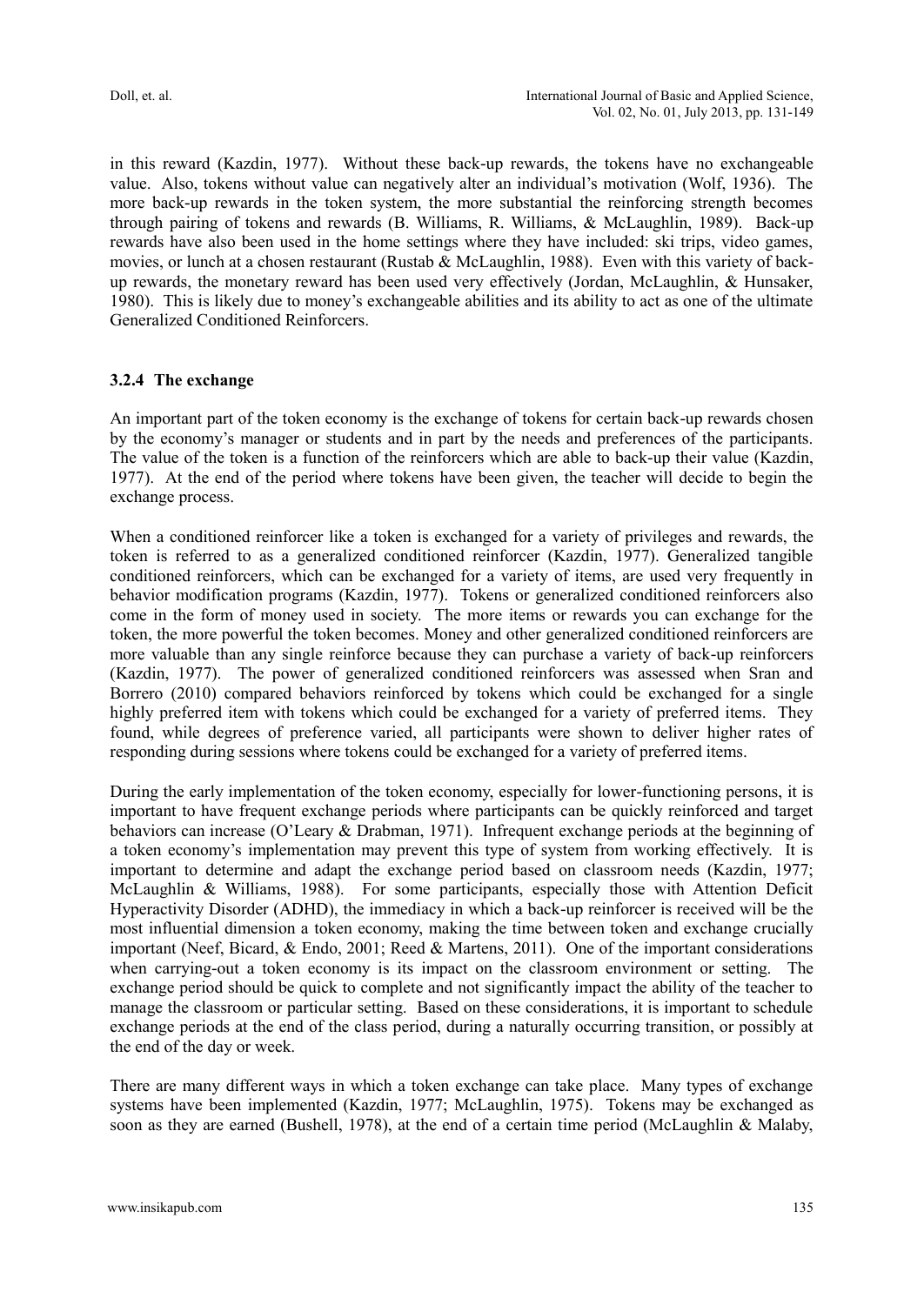1972), or after a variable time period (McLaughlin & Williams, 1988). At the end of the token-reward period, there may be a catalog of items and privileges, a "store" where the participant is able to exchange tokens or a predetermined back-up reinforcer. Additionally, free-time itself may function as its own generalized conditioned reinforce as it gives the participants access to a variety of back-up rewards.

When the system is in place, teachers may choose an exchange time based on classroom schedule or student needs. Token economy exchange periods could take place at the end of a 50-minute class throughout the day, daily, weekly, or biweekly. The effectiveness of the token economy may decrease as more if more time passes between presentation of the token and exchange for the backup reinforcers (Kazdin, 1977; Neef et al., 2001; Reed & Martens, 2011). Variability of the exchange times as opposed to fixed time periods where tokens are traded for back-up rewards have been shown to increase response rates as well as maintenance of the behavior (McLaughlin & Malaby, 1976). According to McLaughlin and Malaby (1976), executing variable exchange times within a token economy is effective and an important consideration for any teacher or economy manager to consider.

# **3.3 Variations of Token Economies**

#### **3.3.1 Response cost**

During a response cost system, tokens are taken away as students engage in certain pre-defined behaviors. When tokens are taken from the student that is the cost of the behavior. In this variation of the token economy, each unwanted behavior will have a cost which results in the confiscation of a determined amount of tokens. Response cost is very commonly used to suppress behavior (Kazdin, 1977). The most commonly used form of response cost is the withdrawal of tokens or fines. Token economies are unique because tokens can be presented or removed (Kazdin, 1977; McLaughlin & Malaby, 1977a). Hall et al. (1972) employed response cost to reduce whining in a young child. The researchers used slips of paper given to the boy with his name printed on them. The slips were taken away for negative behaviors. Even when these slips had no apparent value, this response cost system drastically reduced negative behaviors. Iwata and Bailey (1974) compared token reinforcement and response cost in a special education classroom. Both were equally effective at improving behaviors. However, the teacher was more negative with the students when response cost was used in the classroom. In McLaughlin and Malaby (1977a), token reinforcement and response cost system was found to be more effective at increasing target behavior than token reinforcement alone. Achievement Place, (Kirigan, Braukman, Atwater, & Wolf, 1982), where at-risk youth are often sent to learn important social and academic skills, so they can be placed back into mainstream society, effectively implements a token reinforcement system with response cost to reduce severe behaviors while increasing pro-social and academic behaviors (Ayllon & Azrin, 1968; Bailey, Wolf, & Phillips, 1970; McLaughlin & Malaby, 1977a). In general, token economies with and without a response cost component have been effective in different settings. It is important to note; however, that a program solely reliant on response cost and punishment-oriented management are less likely to result in creating pro-social behaviors in the participants (Iwata & Bailey, 1974; Kazdin, 1977). This is interesting considering that, in some studies, there seems to be a preference by the teachers of response cost when compared to a token reinforcement only system (McGoey & DuPaul, 2000). In McGoey and DuPaul (2000), a preschool class compared stickers rewarded to students and stickers being removed for off-task behavior. They found them to be equally effective. This finding replicates Iwata and Bailey. However, it is important to consider that reinforcement for specific target behaviors is more likely to develop pro-social responses as alternatives for the behaviors to being suppressed (Kazdin, 1977).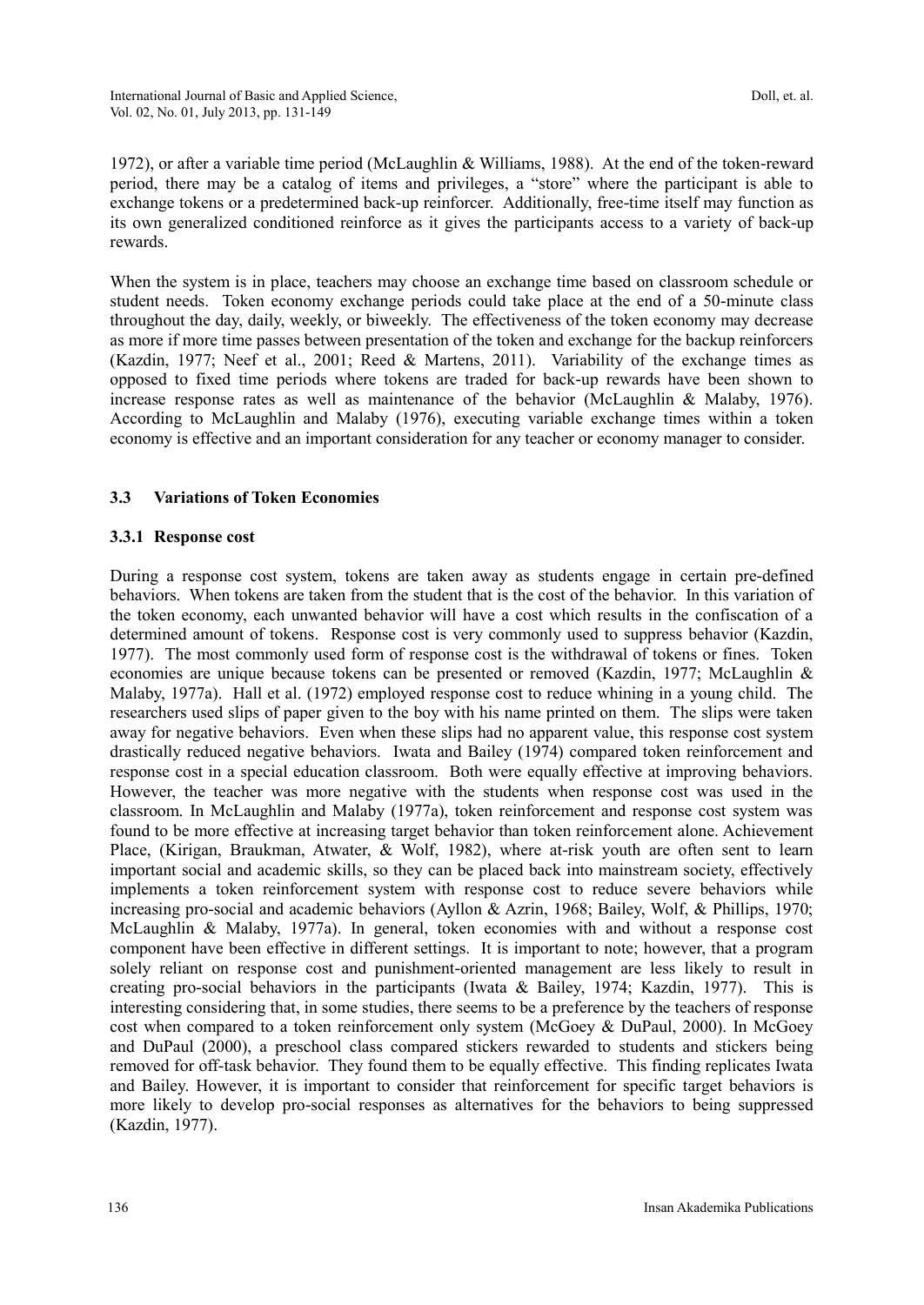# **3.3.2 Lottery systems**

Instead of a token economy where behaviors earn tokens to be exchanged at later period, lottery-based systems add an additional component to the exchange period. In this type of economy, target behaviors are rewarded with a token, or ticket and at the end of the reward period there is a lottery to determine which individuals earn a backup reward. This can minimize the amount of backup rewards delivered in the token economy by choosing only a select number of tokens, or tickets, to exchange. A weakness of this type of system would be some ages and populations may be difficult to affect without a direct correspondence of tokens and backup rewards (McLaughlin & Williams, 1988).

# **3.3.3 Individual vs whole class**

It will be up to the teacher or manager of the economy to determine whether tokens will be awarded to entire groups or to individuals within the group. The advantage of developing a group-oriented token economy is the ease of which teachers may implement and track tokens and rewards (Kazdin, 1977). These class-wide systems have also been well documented and seem to be useful in reducing unwanted behavior (Bushell, Wrobel, & Michaelis, 1968; Packard, 1970). Consequences in these class-wide economies can be group or individually administered, depending on the system chosen. Packard (1970) evaluated a token economy under a group contingency in four elementary school classes where off-task behavior was a concern. In Packard"s study, certain class periods were chosen for each grade and a class goal was assigned to raise on-task behavior. When the class met the criteria for on-task behavior, they were given points which could then be exchanged for group or individually assigned rewards (Packard, 1970). The results in that study showed baseline levels of below 10% ontask behavior rise to between 70-100% on-task behaviors during class periods once the groupcontingent token economy was implemented (Packard, 1970).

#### **3.3.4 Level systems**

Level systems are a variation of token economy. In these systems, different levels correspond to different degrees of participant behavior. For example, increasing preferred target behaviors may result in higher levels which then translate to higher rates of reinforcement and privilege while unwanted behaviors may result in a decreased rate of reinforcement or loss of privileges. In one level system, each participant was assigned a shape or character and every 2-4 hours, would be moved up or down the six-level system (Filcheck, McNeil, & Greco, 2004). Each system can be monitored differently; however, the movement from one level to another based on participant behavior which results in varying levels of reinforcement. Filcheck et al. (2004) compared a system where efficiency was a priority and all rewards were able to be dispensed within three minutes. The researchers found this efficient exchange to be beneficial during class times. The ability to efficiently dispense rewards and levels make these systems easily customized based on the needs of the setting.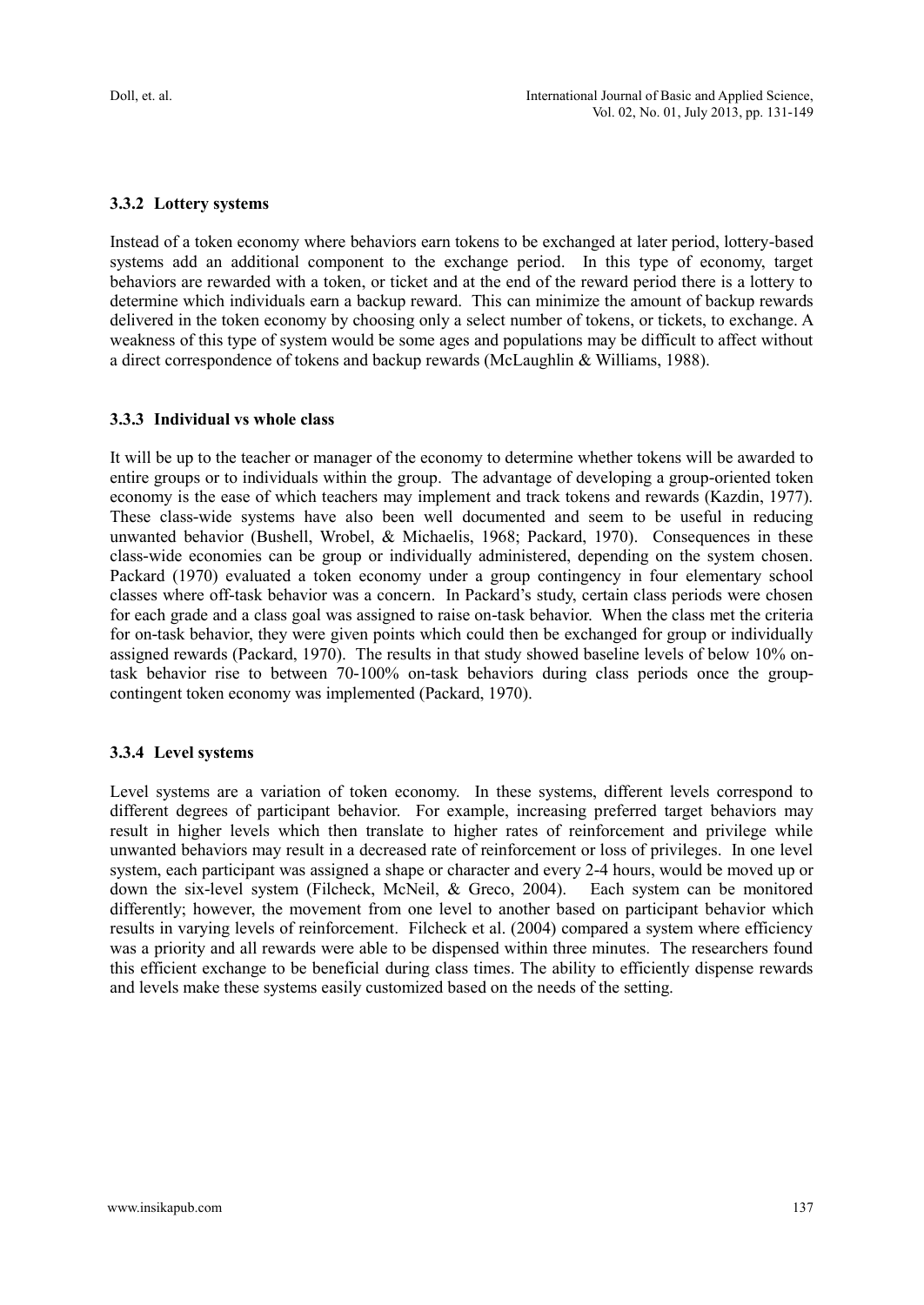#### **3.4 Efficacy of Token Systems**

#### **3.4.1 General Outcomes**

Research with individuals in classroom settings using token economies has been firmly established the efficacy of token reinforcement in altering a wide range of responses (Kazdin, 1977). There is a significant need for effective behavior management systems. Lavigne (1998) notes that children behavior problems are increasing, with estimates ranging from 2 to 17% of the population. This rate of children with behavior problems is highlighting the demand for behavior management systems which are data-based and effective. Token Economy systems are able to have a profound impact on schools, classrooms, and community-based settings. One variation of the token economy, a response cost system, is known to have produced higher levels of on-task behavior than when compared to medication (Rapport, Murphy, & Bailey, 1982). The structure and implementation of the token economy is important as noted by Kazdin (1977) where he describes the effectiveness of reinforcement depends on: the delay between performance of response and delivery of reinforcement, the magnitude and quality of the reinforcer, and the schedule of reinforcement. Many factors are important in the consideration of a token economy. Whether or not reinforcement takes place on a continuous or intermittent basis can impact the likelihood of maintenance (Kazdin, 1977).

#### **3.4.2 Preschool**

Token economies in the preschool setting have been utilized with a variety of modifications to this behavior-management system (Filchek et al., 2004; McGoey & DuPaul, 2000). As the need for behavioral interventions increase, it is important for preschool teachers to be aware of these tokenoriented procedures, and using these systems classroom-wide may be a great pro-active benefit (Filcheck et. al., 2004).

Filcheck et al. (2004) compared the effectiveness of a class-wide token economy level system with parent-training techniques in managing aberrant behaviors. These authors note that class-wide application of the token economy has not been previously analyzed. However, group and individual application of token systems have effectively reduced disruptive behavior in other settings (Bushell, Wrobel, & Michaelis, 1968; Packard, 1970). The classroom in Filcheck et al. was described as "out of control" and was chosen for behavioral intervention. The token economy used was a level system where the top three levels included sunny faces which get increasingly happy, the center level is the starting point and is blank and white, while the bottom three levels include cloudy faces that get increasingly greyer and sad (Filcheck et al., 2004). In this system, promotion to different levels within the preschool class allowed participants to complete certain activities while other children, who were not promoted, were continuing with the pre-determined class schedule. Furthermore, at the end of certain activities, all participants with "positive" behavior levels receive additional rewards like stickers or activities with the teacher. In this system, the level system was found to decrease rates of inappropriate behaviors; additionally, when the parent training was implemented further decreases occurred (Filcheck et al., 2004). It is important to consider that in this study the training time necessary for each of the two behavior management tools. In this study, the Level System took 4 hours and 30 minutes to train staff on including all consultation and feedback time; however, the parent training took 11 hours and 30 minutes (Filcheck et. al. 2004). In term so effectiveness and time efficiency, the level system seemed to have the greatest rate of positive return.

Additional studies have shown rapid behavioral improvement when a token economy is implemented. A study involving a sticker chart in McGoey and DuPaul (2000) was managed by teachers placing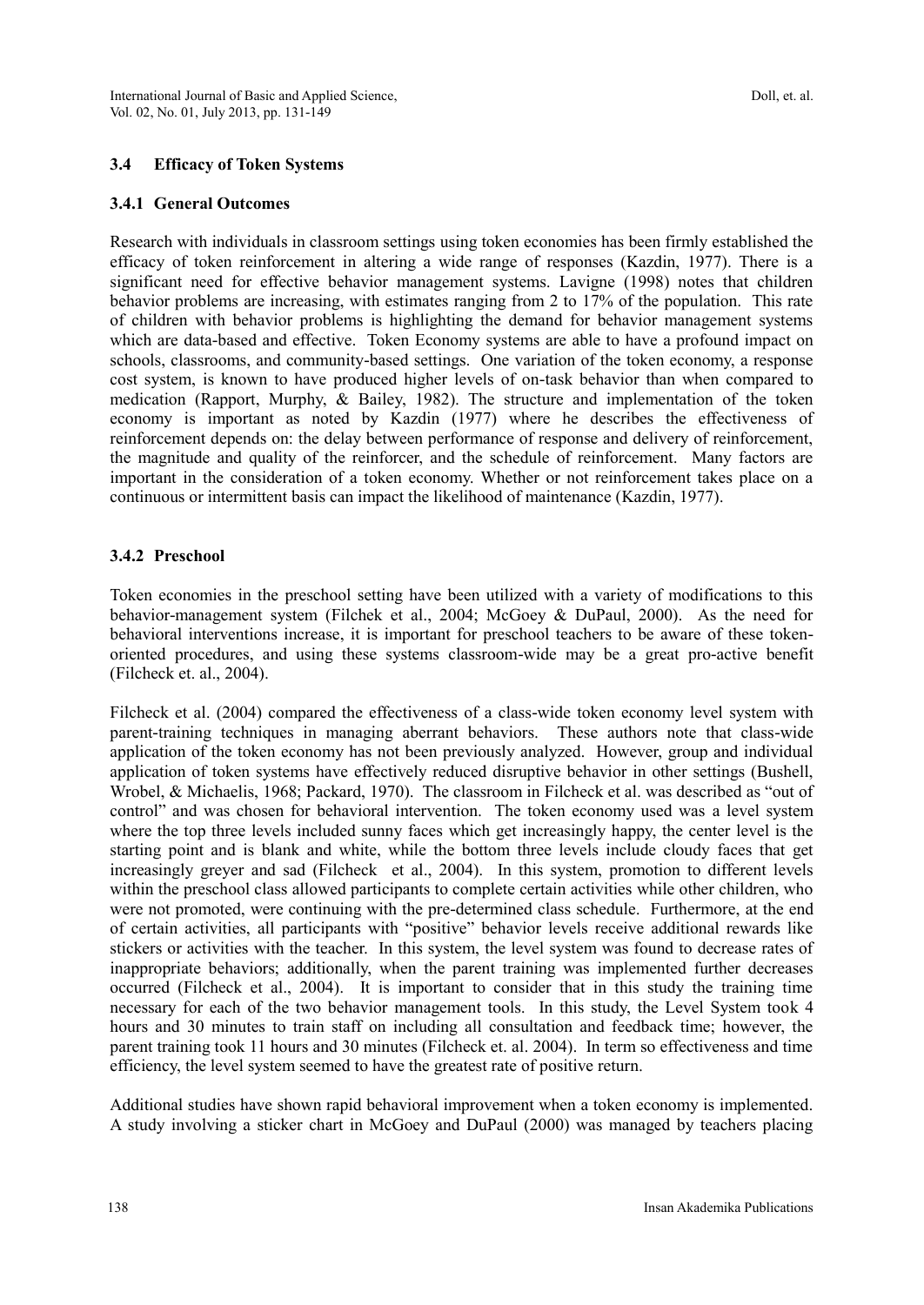stickers on a classroom board when they "caught" students being on-task. When a student earned a certain number of small stickers, they were rewarded with a big sticker (McGoey & DuPaul, 2000). For the response cost portion of this study, stickers were removed contingent on being off-task and when the session ended, the big sticker was kept or removed from the chart. These token economy and response cost systems resulted in large decreases of aberrant behavior (McGoey & DuPaul, 2000). Implementing token economies in a preschool setting, Sran and Borrero (2010) compared two variations of this behavior management system. In this study, tokens that were exchanged for a variety of preferred items were shown to be more effective than tokens that could only be exchanged for one highly preferred item. These results are consistent with previous research which shows generalized conditioned reinforcers are more reinforcing than a single reinforce (Kazdin, 1977).

#### **3.4.3 Elementary school**

Elementary school classrooms, based on research study volume, seem to be one of the most common settings in which token economy systems are used (Coupland & McLaughlin, 1981; Ruesch & McLaughlin, 1981; Thompson, McLaughlin, & Derby, 2011). Many studies exist which show the effectiveness of this type of behavior management tool. One of these studies, employed a free time reward when five tokens had been earned (Ruesch, McLaughlin, 1981). The rationale that free time would consist of a variety of reinforcers made it unlikely that satiation would occur (Kazdin, 1977). In Ruesch and McLaughlin, (1981) a clear increase in student assignment completion took place. When token economies were used to decrease inappropriate behavior by rewarding being on task, there is proven effectiveness with this behavior management system (Coupland & McLaughlin, 1981). Under a token economy with sixth grade participants, points were given and subtracted for appropriate and inappropriate behavior respectively (McLaughlin & Malaby, 1976).

McLaughlin and Malaby (1977a) compared token reinforcement with and without response cost in a special education elementary classroom. In McLaughlin and Malaby"s (1977a) study, ten participants were asked to write letters for a several minute session where they earned no token reinforcement during baseline, token reinforcement during the next phase, and token reinforcement plus response cost during the final phase. The overall results were such that, in this elementary classroom, token reinforcement plus response cost resulted in higher rates of target behavior (McLaughlin & Malaby, 1977a). In another study, McLaughlin and Malaby (1976) analyzed assignment completion under different schedules of token exchange. During that study involving a fifth and sixth grade class, points were earned or taken away depending on whether children displayed appropriate or inappropriate behavior. The results showed that participants had higher rates of appropriate behavior, as measured through assignment completion, when there were a variable number of days between token award and exchange (McLaughlin & Malaby, 1976). According to the authors, McLaughlin and Malaby (1976) note that such a system where variable exchange days were implemented should be considered for any teacher or economy manager interested in impacting the rates of assignment completion.

#### **3.4.4 Middle school**

Middle school classrooms have seen many instances of positive behavioral outcomes as part of a token economy (Flaman & McLaughlin, 1986; Maglio & McLaughlin, 1981; Swain & McLaughlin, 1998; Truchlicka, McLaughlin, & Swain, 1998). Maglio and McLaughlin (1981) note the importance of a teacher's ability to manage the token system in their study where a student's partial self-management, with teacher supervision, of points along with back-up reinforcers resulted in a significant decrease of inappropriate behaviors. Besides social behavior, academic improvement has also been seen during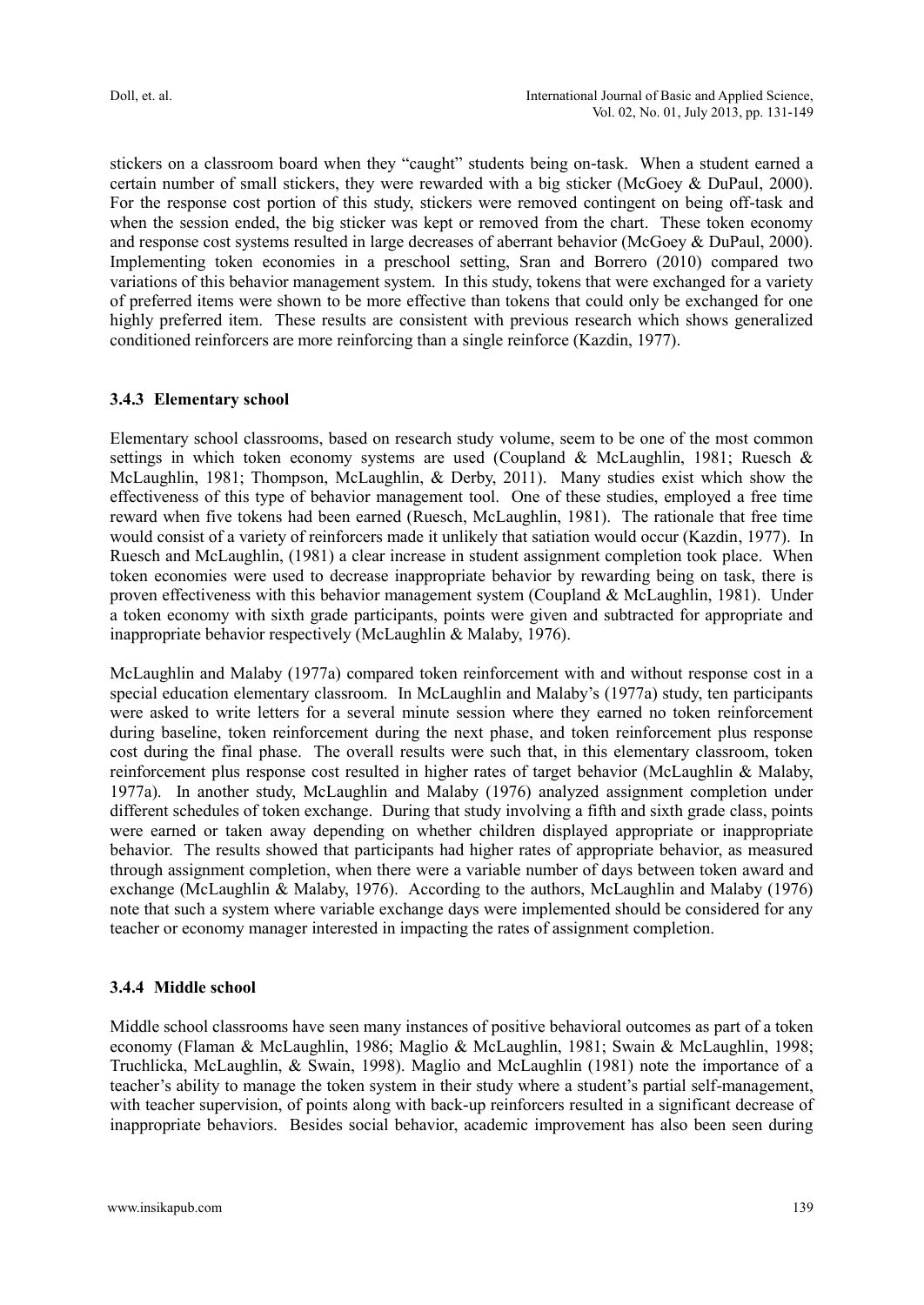token reinforcement (Flaman & McLaughlin, 1986). Flaman and McLaughlin"s study took place in a junior high school drop-out prevention program where the subject rarely completed an assignment unless given one-on-one assistance. In that study, correct answers on a worksheet resulted in 1-2 points per problem that could be exchanged for free-time on a classroom microcomputer. This study increased the rate of correct answers from 34% to 69% correct during the first phase, and to 79% during the second phase of token reinforcement (Flaman & McLaughlin, 1986). A second system where assignment accuracy was a concern included bonus points (Swain & McLaughlin, 1998). In that study, four middle school special education students which were previously being managed by a token reinforcement system were offered fifty extra bonus tokens or points for assignment scores greater than 80% (Swain & McLaughlin, 1986). This bonus contingency resulted in an increase of math accuracy. When response cost is implemented in a high school setting, positive results are possible (Truchlicka, McLaughlin, & Swain, 1998). Truchlicka et al. (1998) implemented a response cost to an already functioning token reinforcement system. In this system, an accuracy goal of 85% was required to earn token reinforcers; however, if that accuracy level was not reached, tokens were removed or privileges were denied. This study concluded that the response cost phase resulted in a higher rate of accuracy for each subject. The implementation of a point gain or point lose system had a greater impact than a token reinforcing system.

#### **3.4.5 High school**

Implementation of token economies in the high school setting occurs at a much lower rate than when compared to elementary school or middle school settings. This may be attributed to the fact that teachers are more apprehensive towards this type of system; alternatively, the lower rate of occurrence could be due to a perceived lack of effectiveness.

In a study by Crawford and McLaughlin (1982), token reinforcement was evaluated as a means to increase on-task behavior. This study was conducted in a high school within a self-contained special education classroom with a 15-year-old student. The student was given tokens and worked for a chosen back-up reinforce which cost 30-40 cents worth of tokens. In this study there was a clear increase in on-task behavior during the token-reinforcement phases. According to the study, on-task behavior from the student more than doubled when tokens were first introduced (Crawford & McLaughlin, 1982).

#### **3.4.6 College or University**

Token systems in college settings have also been assessed for effectiveness. Participation in class within all settings is a priority and a goal for many teachers and professors, and two studies specifically, aimed to analyze the impact of tokens on classroom participation in college settings. Jalongo (1998) determined that only approximately 10% of students voluntarily participate in class discussions. In one study, good questions that related to content, made sense, among other requirements, were rewarded with token slips that were exchanged for bonus course points (Nelson, 2010). This study involved 318 undergraduate students and reported that classes asked higher rates of questions when the token economy was implemented. An additional study involving token economies at the college level analyzed the impact of class participation before, during, and after implementation of the behavior management system (Boniecki & Moore, 2003). This study found that questions were asked, and classroom participation was greater, when a token economy was introduced. The tokens in this system were exchanged for .25% of additional credit towards the final course grade (Boniecki & Moore, 2003). Students were more than twice as likely to participate than before the token economy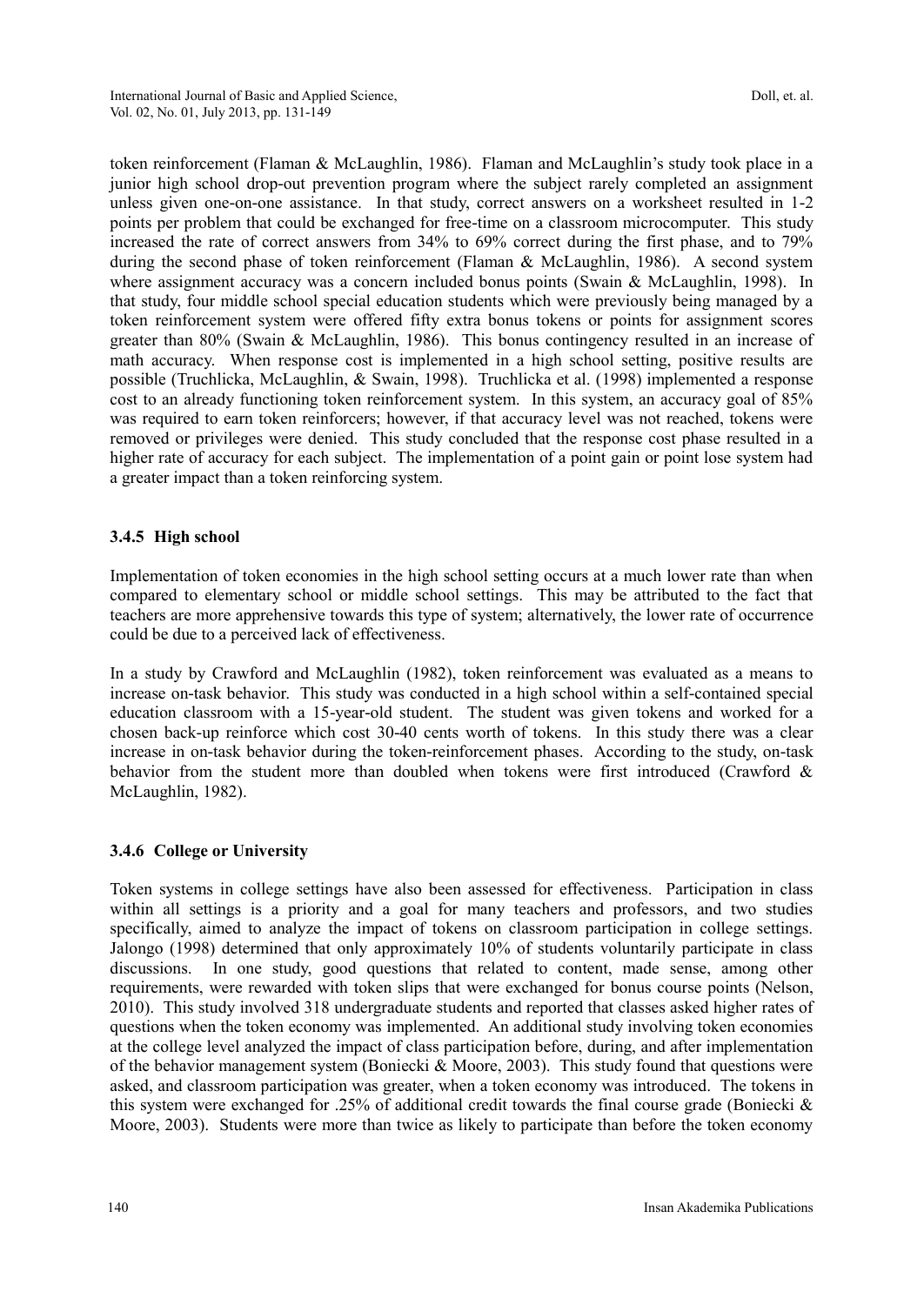system. Both token economy studies found an increase in classroom participation when a token reinforcer was introduced; notably, in both cases, the tokens were exchanged for extra credit towards the final grades in the classes. Grades could potentially be considered highly preferred items for college students seeking certain GPAs, job prospects, etc.

# **3.4.7 Community and home**

Applicability of the token economy can also be found in home-based and community settings (Bippes, McLaughlin, & Williams, 1986; Jordan, McLaughlin, & Hunsaker, 1980; Rustab & McLaughlin, 1988). Token systems implemented at home can be effective at reducing or increasing similar behaviors that are found in the school setting, as well as social behaviors and task-related behaviors (Alvord, 1971; Arnett & Ulrich, 1975). Implementation in the community detention centers have also delivered increased rates of accuracy and target behaviors (Bippes, et. al., 1986). In Rustab and McLaughlin"s (1988) study, inappropriate behavior and spelling accuracy were measured during baseline and post-token economy implementation. In this particular case, tokens were rewarded for every 5 minutes of appropriate behavior and tokens were exchanged weekly for privileges within and outside the home. Inappropriate behavior immediately decreased once token reinforcement began. When target academic and social behaviors were only reinforced through tokens at home, the higher rates of on-task behavior and spelling accuracy at home were generalized to higher rates of the behaviors in school (Rustab & McLaughlin, 1986). Home-exclusive behaviors in the category of chores and social demands were also dramatically increased during another study (Christophersen, Arnold, Hill, & Quilitch, 1972). Home-based token economies using 1 cent per minute token rewards have been shown to increase on-task behavior (Jordan et al., 1980).

Token economies in the schools where consequences were dispensed at the participant"s home have also resulted in improved classroom performance and study behavior (Bailey, Wolf, & Phillips, 1970). In this study, on task "yes"" were rewarded with privileges at home (Bailey et al., 1970). Partnerships between the classroom teacher and the home guardian of the participant can play an effective role in behavior modification. In many cases of children with severe behavior, classroom teachers may not be in possession of reinforcing contingencies, and, may require a parent or guardian to devise effective consequences (Bailey et al., 1970). Moreover, concerns of a lack of maintenance and participants being unable to generalize behavioral gains made in the school setting make home-involvement more attractive (Brown, Montgomery, & Barclay, 1969; Walker & Buckley, 1972). Involving the parents or guardians in such a way that they are dispensing the consequences for behavior occurring in other settings is an effective method to sustain a token economy (Bailey et al., 1970; Cantrell, Cantrell, Huddleston, & Woolridge, 1969; McKenzie, Clark, Wolf, Kothera, & Benson, 1968; Thorne, Tharp, & Wetzel, 1967).

#### **3.5 Limitations and Ethical Concerns with a Token Economy**

As with any system which has been widely implemented, token economies have been the target of ethical concerns as well as criticisms stemming from published and perceived weaknesses (Kohn, 1999). Doubts and concerns about token economies have existed since the behavior modification method has taken on a more mainstream role in society. Early criticism of Alexander Maconochie"s "Mark System" described his program as indulging the prisoners rather than providing the punishment and social revenge usually accorded them (Kazdin, 1977). The tickets given out in New York City schools originating from Lancaster"s "Monitorial System" of reward and punishment was withdrawn in the 1830"s because the trustees believed that cunning behavior rather than meritorious behavior was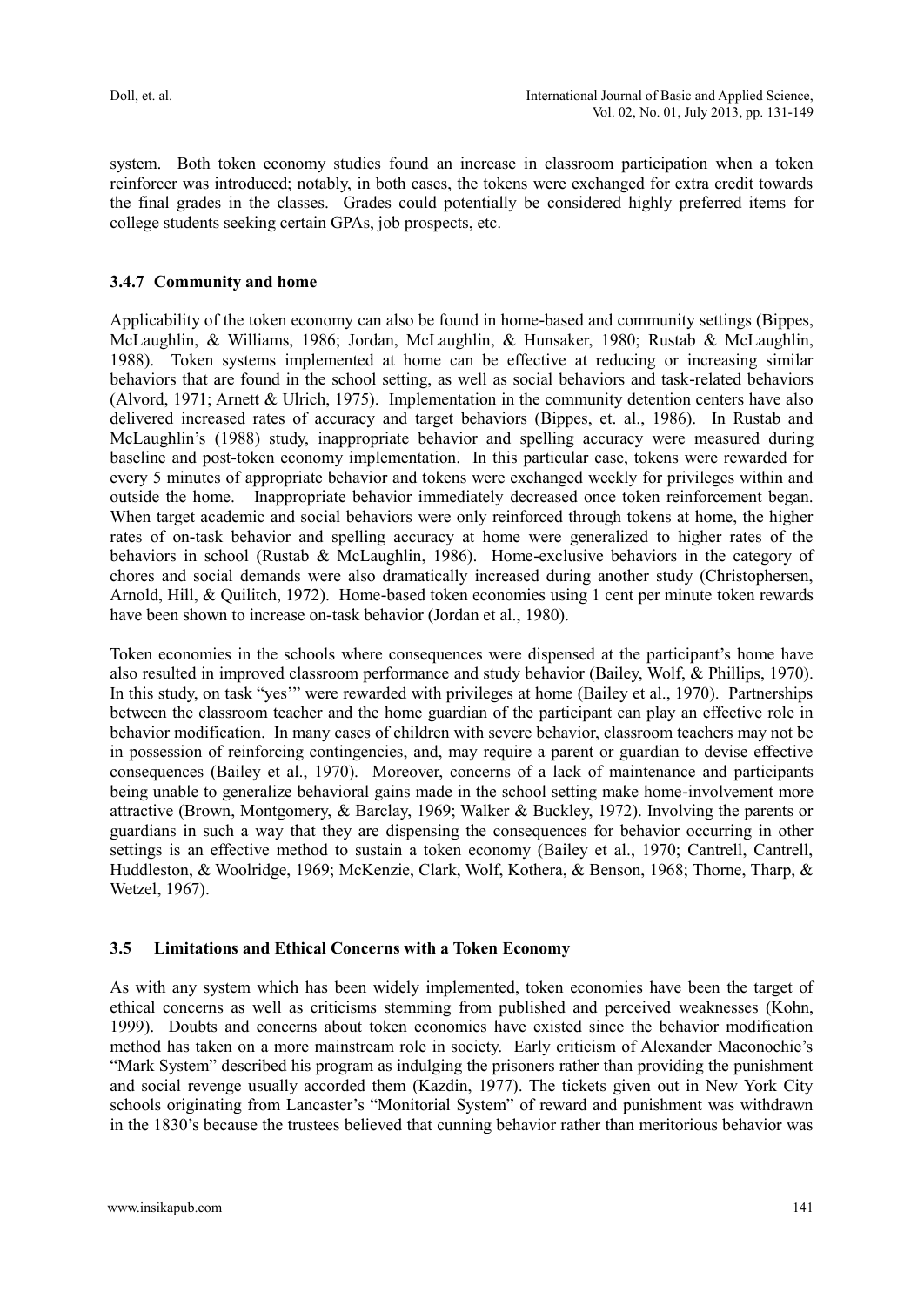being rewarded (Kazdin, 1977). However, token-based reinforcement systems tend to be extremely effective as a method to modify behavior (Chance, 2006; Kazdin, 1977). Notably within a token economy, a large number of target behaviors, clients, and back-up reinforcers can be incorporated into a single, highly efficient method (Kazdin, 1977). A general concern inherent to any behavior management system is its ability to be fair, reliable, and functional. Stealing of tokens, lack of participation, token-economy sabotage by participants are some of the ways that this behavior management system may fail from within. It is vital that token economy managers are aware of these possibilities and take steps to pre-empt any of these negative consequences of poor planning (McLaughlin & Williams, 1988).

Modern critiques of the token economy have come from education professionals, administrators, and community members. This criticism has stemmed from philosophical opposition to token reinforcement. These critics have suggested that token reinforcement constitutes bribery or blackmail (Kazdin, 1977; Kohn, 1999). However, when one defines bribery in the correct manner, token reinforcement is not used to reward unethical or illegal behaviors. Therefore, labeling token reinforcement as bribery is totally inappropriate (Chance, 2006). Although social and philosophical opposition are fruitful topics for the media, the inappropriate use of such terms as bribery, rewards as suggested by Kohn (1999) is totally inaccurate. There have been concerns that students may become dependent on these systems and they will only constantly working for tangible tokens or backup rewards. Furthermore, there is criticism that these systems may undermine intrinsic motivation for students (Kohn, 2006). While intrinsic motivation may produce qualitatively different results, not all individuals possess such willingness and appropriate behavior must be more directly reinforced.

As part of the token economy, teachers and others use back-up reinforcers to give value or potency to the token (Kazdin, 1977). Some systems employ back-up reinforcers that are new to the environment, while others use back-up reinforcers that more naturally "fit," such as recess or a free break during class in a school setting (McLaughlin, 1981; McLaughlin & Malaby, 1972, 1975, 1976). An important component to remedy a loss of target behavior over time is to create token economies where the backup reward is a natural reinforcer, where, instead of an external prize that costs money and is administered by the economy manager, the tokens could be exchanged for a rest period or a water break. Even when these two different forms of back-up reinforcers are dispensed, it is setting the occasion for the participant to be rewarded for certain behaviors, just as an employee would be rewarded with a paycheck, a participant would be able to earn tokens. Token-reinforcement systems can easily be compared to the adult world of work and society as a whole where certain work or behaviors are rewarded with tokens, or cash. Token-based programs can leave the participants dependent on earning rewards for target behaviors. Once tokens are withdrawn, desirable behavior may decrease or inappropriate behaviors increase (Kazdin, 1977). As a token-economy manager attempts to phase out the program, it is important that specific procedures are implemented in order to withdraw the economy without a loss of behavior gains. Kazdin (1977) and others note that creating a procedure where exchange periods become less frequent and increasingly variable may improve the likelihood of maintenance (McLaughlin & Malaby, 1972, 1975, 1976). Additionally, self-monitoring by the participant may also help the behavior to generalize across settings and even after tangible rewards are being exchanged explicitly by the manager (Turkewitz, O"Leary, & Ironsmith, 1975). These modifications have been shown to remedy these issues related to maintenance and generalization.

Another concern is that token economies are sometimes substantial work for the staff that administers them. Teachers are encountering larger classes with increasing numbers of behavioral issues; however, easily implemented systems can address their needs as well as the varied classroom management concerns (Barth, 1979). The degree in which a teacher can easily implement this token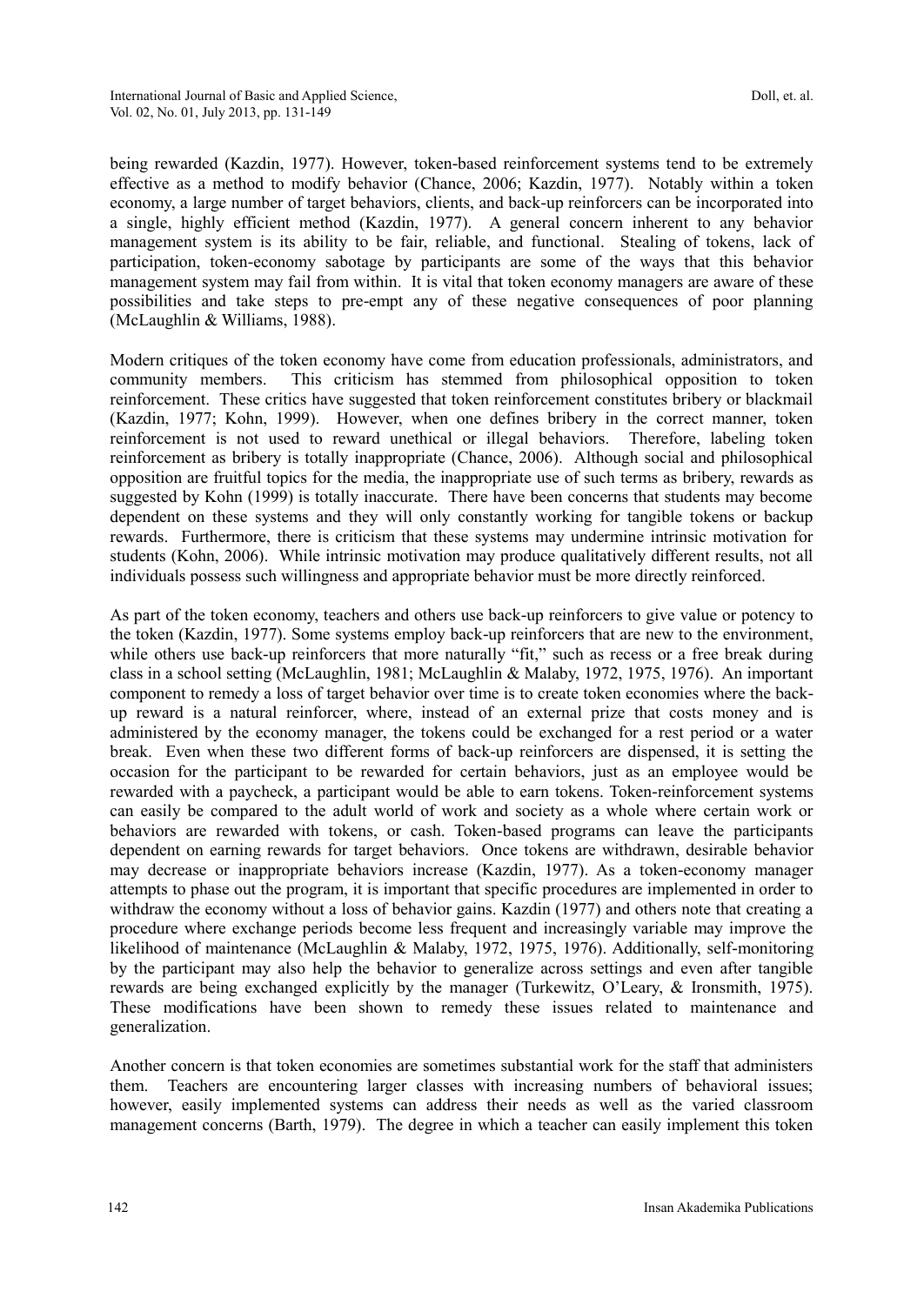economy strategy is an issue for teachers who are busy teaching. Often, it is difficult to engage in elaborate systems that mandate data collection, token management, and intricate exchange processes. While there are systems which are administratively more involved than others, it is possible to implement systems which are easy to implement and evaluate. A system of easy administration was studied in Rustab and McLaughlin"s (1988) home-based system where a parent was able to administer the system without any outside help once the parent was trained on token reinforcement. Additionally, when a token economy was implemented to increase piano practice time, the parent was able to implement the procedures with little training and administrative struggle (Jordan, McLaughlin,  $\&$ Hunsaker, 1980). Concerns over the administrative aspects can be mitigated with deliberate planning of the token economy. For example, response cost was preferred by teachers and sustained after research ended in a preschool classroom due to easier management (McGoey & DuPaul, 2000). In McGoey and DuPaul (2000), the researchers noted that catching individuals within a large class or group made a response cost system easier to implement. Making preferences for one system modification over another, especially when implementing a token economy with an entire classroom, will help teachers decrease administrative tasks inherent in some token economies while allowing this system to function as a behavior management tool.

Next, there are limitations of token economies, notably concerning participants who exhibit severe behavior in a class or group-home setting. These participants with severe behaviors may not be affected by a token economy system that would work for most other individuals (Kazdin, 1977). Some participants simply do not respond to the token economy for one or multiple reasons. Potentially, with severe behavior, other therapies may be implemented to decrease inappropriate responses. If the problem is behavioral it will be up to the manager of the system to determine whether certain modifications can be made to enhance the viability of the token economy. If a student is not responding to the token economy, then it would be necessary to evaluate the procedures used to give tokens, exchange tokens, as well as the actual rewards being given out in exchange for the tokens. For example, altering the back-up rewards where they are more reinforcing for an individual would be way to make the token economy more effective. As previously noted, if the classroom teacher is unable to dispense appropriate consequences which do have significant reinforcing qualities, involving those who can by communicating with the parent or guardian at the participant"s home may result in a more effective token economy (Bailey et al., 1970).

Cost is a significant consideration when implementing a token economy, and can be a limitation when a teacher or other manager is beginning to plan the back-up reinforcers being used. This is especially true when trying to configure a genuinely reinforcing reward with the ability to drive behavior modification, a potentially challenging mission with increasingly older participants. There are several studies which aim to develop token economies which are effective and cost-conscious. The purpose of McLaughlin and Malaby (1977b) study was to evaluate the effects of a cost free token reinforcement program on special education students. Rewards included: recess, extra gym time, films, free time, special jobs, messenger, art projects, and buying the teacher lunch. It was shown that this system delivered an increase in the frequency of letters traced. The number of target responses varied from 15-84 during baseline, to 30-108 during the token phase (McLaughlin & Malaby, 1977b). It is clear that token economies can be effective at a low cost when certain rewards are used in the program. Free and low cost reinforcers are also a realistic option for token economy administrators of older and more sophisticated students (Crawford & McLaughlin, 1982). In Crawford and McLaughlin, (1982) a single cassette tape was purchased and listening time acted as a back-up reward; a cost effective reinforcer within that token economy increased levels of on-task behaviors. Ultimately, it is the responsibility of teachers and economy administrators to utilize the low cost and free options available to them and within their classroom and community.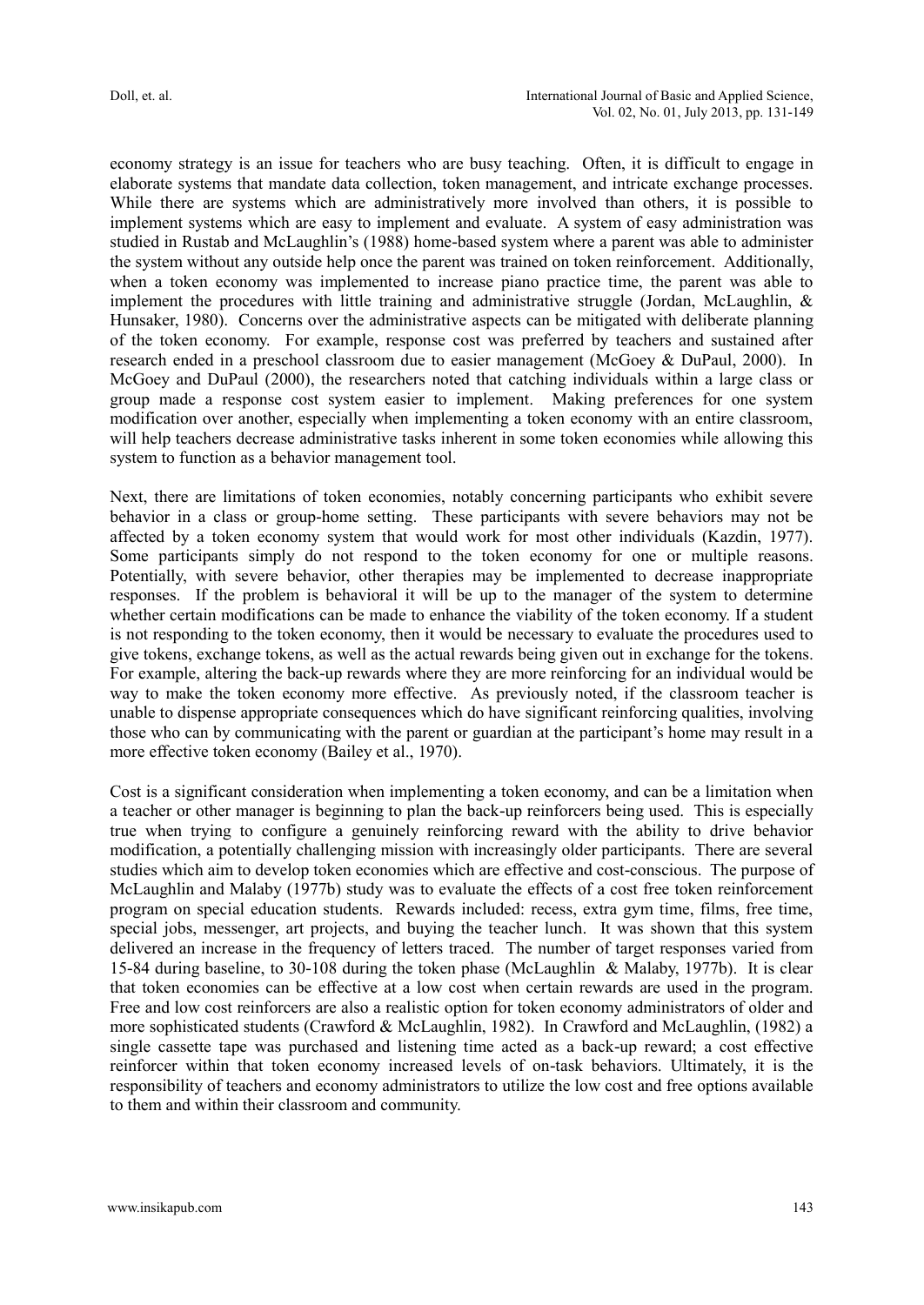These concerns and limitations of token economies are genuine and should be addressed in one way or another; however, they are no reason to cease implementation of a token economy. All concerns and limitations listed above and throughout this literature review can be mitigated through careful review and modification of the token economy. Concerns may be best addressed through meaningful communication between the token economy manager and the concerned individual. Communication an education of the teachers, parents, and community members may help reduce the concerns and likelihood that public distress may preemptively end the token economy in the classroom.

# **4 Suggestions for Future Research**

It is important to elaborate on and conduct further research on token economies with a variety of settings, participants, and modifications. As this behavior management system has seen wide-range success in increasing target behaviors, while decreasing others, it is important to expand the scope of utilization of the token economy. More studies with older participants should be conducted. Notably, research should be completed with students in middle and high schools; in particular, research implemented with older students diagnosed with emotional, behavioral, and social disabilities would benefit students and teachers significantly.

Additionally, it is important to evolve teacher education programs to where new teachers have strong classroom management foundations. Successful classroom management techniques are crucial to successful teaching and student learning: token economies are an important aspect of classroom management which teachers could implement. Beyond learning the techniques available to teachers in their programs, instilling a meaningful knowledge of behavioral principles are important for successful classroom management and token economy implementation in particular.

Another suggestion for future research relates to maintenance of certain target behaviors which were reinforced in a token economy. Maintenance of skills is crucial for real world application and longterm success. Sustainment of behavioral gains is important to the teacher"s target behavior goals, long-term success for the student, and various social rewards. Research which elaborates on maintenance realities of behavior post-token reinforcement would be helpful for practitioners on how best to continue the gains made during a token economy. Within the area of back-up reinforcers, the type of item used may help to strengthen the long-term sustainability and maintenance of the token system. Research which discusses whether more natural reinforcers, which are part of the setting in which the participants live, work, or are taught, are more effective and sustainable than more abstract or artificial rewards or reinforcers.

# **5 Analysis and Conclusions**

Ultimately, token economies have been found to be an effective method of behavior management across various settings. This analysis has compiled evidence of effectiveness across school and community settings; however, token- reinforcement systems have seen remarkably diverse applications in prisons, military organizations, and psychiatric hospitals. Based on this collection of studies, it is important to note the trends which exist in the modern implementation of the token economy; particularly, the populations most often studied and the types of modifications implemented across varied settings. In order to effectively implement a token economy, it is important to fully understand the principles of behavior, the variety of token systems, and how to manipulate the conditions of the token economy in order to best serve the needs of a particular group or setting.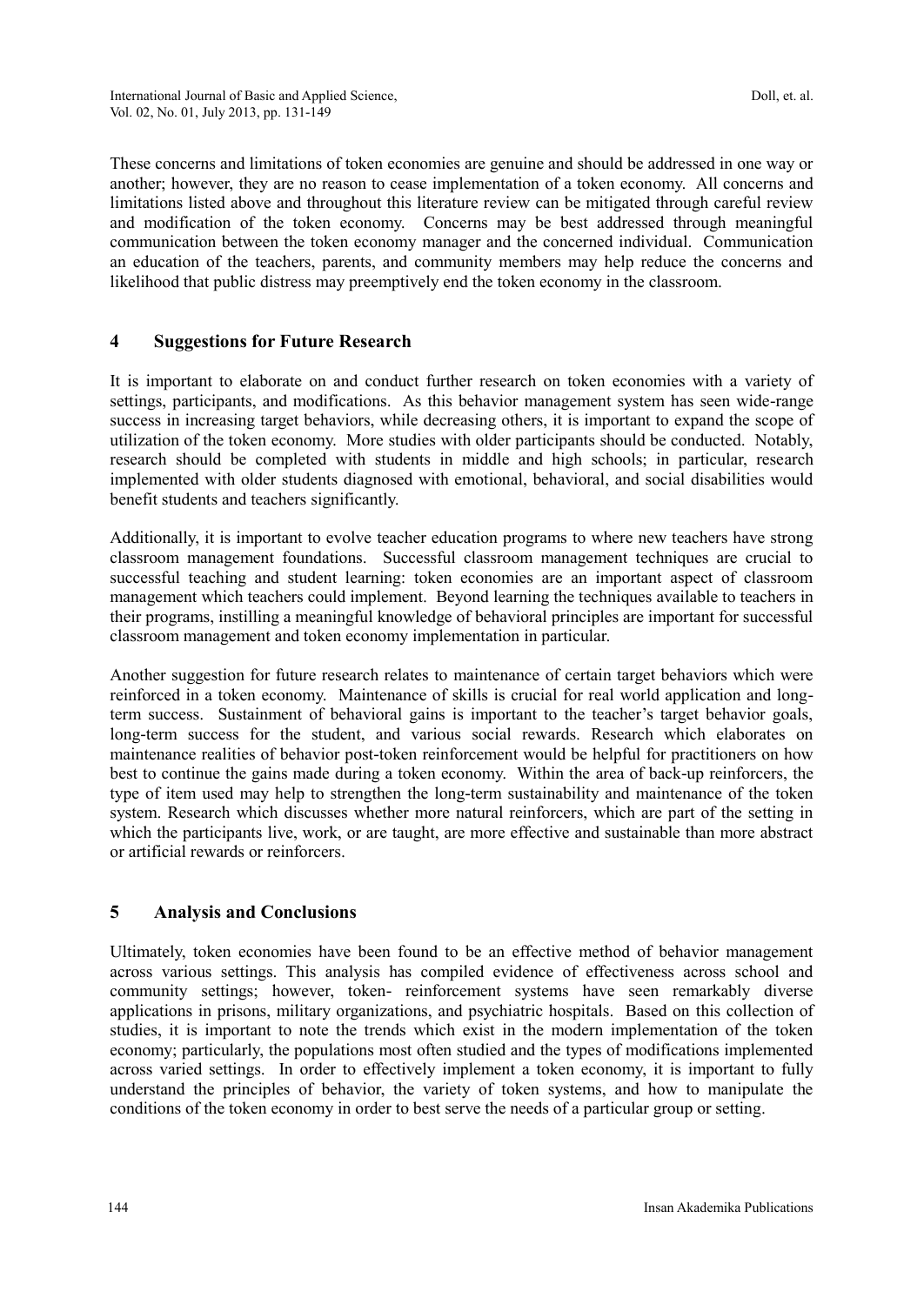Based on the review of literature, it seems there has been a decline in the quantity of research articles of token economies throughout the past several decades. The works referenced in this review illustrate the great majority of articles are dated before 1990. Moreover, each decade from 1960, 1970, and 1980 resulted in an average of approximately three times the number of articles when compared to each decade after. Clearly, based on the references reviewed for this article and searches completed on various databases, token-economy research since the 1960"s through 1980"s has experienced a sharp decline. There may not be a single explanation why this reduction in research has occurred in this area; however, there are several possible reasons. One, the steep reduction of research could be a result of overwhelming data and research on the topic"s effectiveness. Another possibility could be a decline in use as increasing numbers of school districts and communities have avoided using extrinsic rewards, and token economy systems, to manage classrooms. Third, the reduction in research of token economies could be attributed to researchers" concentration on novel management techniques or more unique learning strategies. While these given reasons may or may not be the actual reason for the decline in token research, they each have an important role in the discussion.

The reduction in research articles vetting the token economy since the around the 1970's leaves much work to be done. The effectiveness of these systems in middle and high school has been addressed only minimally. The same is true for higher education settings where token economies have shown to be, so far, highly effective. Specifically, research deficits can be cited with the lack of completed studies involving participants with emotional and behavioral disorders in the high school classroom. These deficits should be remedied, especially if one of the reasons for the decline in research was a result of the overwhelming attention the topic received in decades past. There are still areas within the token economy that have not been adequately addressed. While the token economy is widely known it is important to inform the education community of the potential for even greater utilization across an even larger number of settings and populations.

In the research on token systems, there are certain settings where a reader is more likely to find a study relating to the implementation of the behavior modification system. Elementary settings are much more likely to implement a token-reinforcement system, based on the articles reviewed, than middle or high school settings. The older and more senior a participant, the less likely there is to be a study on effective behavior modification using a token-reinforcement. Of particular note, classrooms composed of students with emotional, social, and behavioral disabilities have not widely implemented token systems. Research with these high-needs populations would add knowledge to the field and enhance behavior management in those classrooms. This could really be beneficial for those teachers working in such classrooms.

An additional area of noticeable weakness within token economy literature is related to maintenance and generalization of treatment effects both during and after program implementation (Kohn, 1999; Turkewitz et al., 1975). Varying schedules of exchange from fixed (once per period or week) to a more variable one (exchange from once a week to once every 3 weeks for example) may help to mitigate maintenance concerns. Variable exchanges have been shown to increase maintenance of the skill and to be effective (McLaughlin & Malaby, 1976). Also, additional research where the long-term assessment of such outcomes is employed is clearly needed.

#### **Acknowledgement**

This research was completed in partial fulfillment for the requirements of the first author"s Master"s Thesis in the Master of Initial Teaching (MIT) by the first author from the Department of Special Education at Gonzaga University. The author would like to give particular thanks to various faculty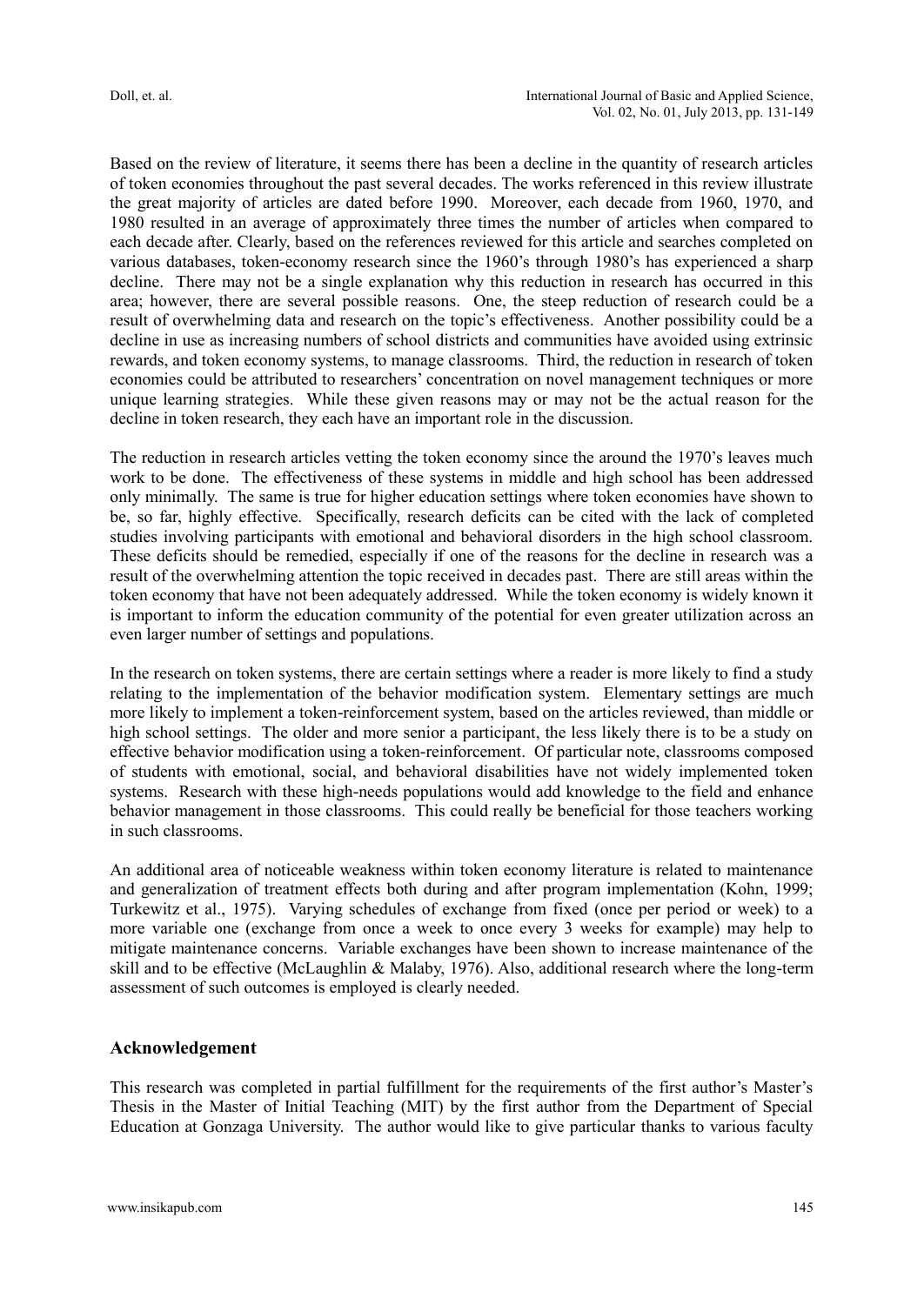members. Now teaching students with EBD in the Lake Washington School District. Requests for reprints should be addressed to Christopher Doll, MIT, Lake Washington School District #414, Juanita High School, 10601 NE 132<sup>nd</sup> St., Kirkland, WA 98034.

#### **References**

- Addessi, E., Mancini, A., Crescimbene, L., & Visalberghi, E. (2011). How social context, token value, and time course affect token exchange in Capuchin monkeys. *International Journal of Primatology, 32,* 83-98.
- Alberto, P., & Troutman, A. (2012). *Applied behavior analysis for teachers* (2<sup>nd</sup> ed.) Upper Saddle River NJ: Pearson Education.
- Alvord, J. (1975). *Home token economy.* Champaign, IL: Research Press.
- Arnett, M. S. & Ulrich, R. C. (1975). Behavioral control in the home setting. *Psychological Record, 25*, 395-413.
- Ayllon, T., & Azrin, N. (1968). *The token economy.* New York, NY: Appleton-Century-Crofts.
- Barth, R. (1979). Home-based reinforcement of school behavior: A review and analysis. *Review of Educational Research, 3,* 436-458.
- Bailey, J. S., Wolf, M. M., & Phillips, E. L. (1970). Home-based reinforcement and the modification of pre-delinquents" classroom behavior. *Journal of Applied Behavior Analysis, 3,* 223-233.
- Bippes, R., McLaughlin, T. F., & Williams, R. L. (1986). A classroom token system in a detention center: Effects for academic and social behavior. *Techniques: A Journal for Remedial Education and Counseling, 2,* 126-132.
- Birnbaum, P. (Ed.). (1962). *A treasury of Judaism*. New York, NY: Hebrew Publishing Company.
- Boniecki, K. A., & Moore, S. (2003). Breaking the silence: Using a token economy to reinforce classroom participation. *Teaching of Psychology, 30,* 224-227.
- Brown, J., Montgomery, R., & Barclay, L. (1969). An example of psychologist management of teaching reinforcement procedures in the elementary classroom. *Psychology in the Schools, 6,*  336-340.
- Bushell, D. (1978). An engineering approach to the elementary classroom: The behavior analysis follow-through project. In A. C Catania & T. A. Brigham (Eds.), *Handbook of applied behavior analysis: Social and instructional processes* (pp. 525-563). New York, NY: Irvington.
- Bushell Jr., D., Wrobel, P. A., & Michaelis, M. L. (1968). Applying 'group' contingencies to the classroom study behavior of preschool children. *Journal of Applied Behavior Analysis, 1,* 55- 61.
- Cantrell, R., Cantrell, M., Huddleston, C., & Woolridge, R. (1969). Contingency contracting with school problems. *Journal of Applied Behavior Analysis, 2,* 215-220.
- Carcopino, J. (1940). *Daily life in ancient Rome*. New Haven, CT: Yale University Press.
- Chance, P. (2006). *First course in applied behavior analysis.* Long Grove, IL: Waveland Publishing
- Christophersen, E. R., Arnold, C. M., Hill, D. W., & Quilitch, H. R. (1972). The home point system: Token reinforcement procedures for application by parents of children with behavior problems. *Journal of Applied Behavior Analysis, 5,* 485-497.
- Cooper, J. O., Heron, T., & Heward, W. L. (2007). *Applied behavior analysis* (2<sup>nd</sup> ed.). Upper Saddle River, NJ: Prentice-Hall Pearson Education.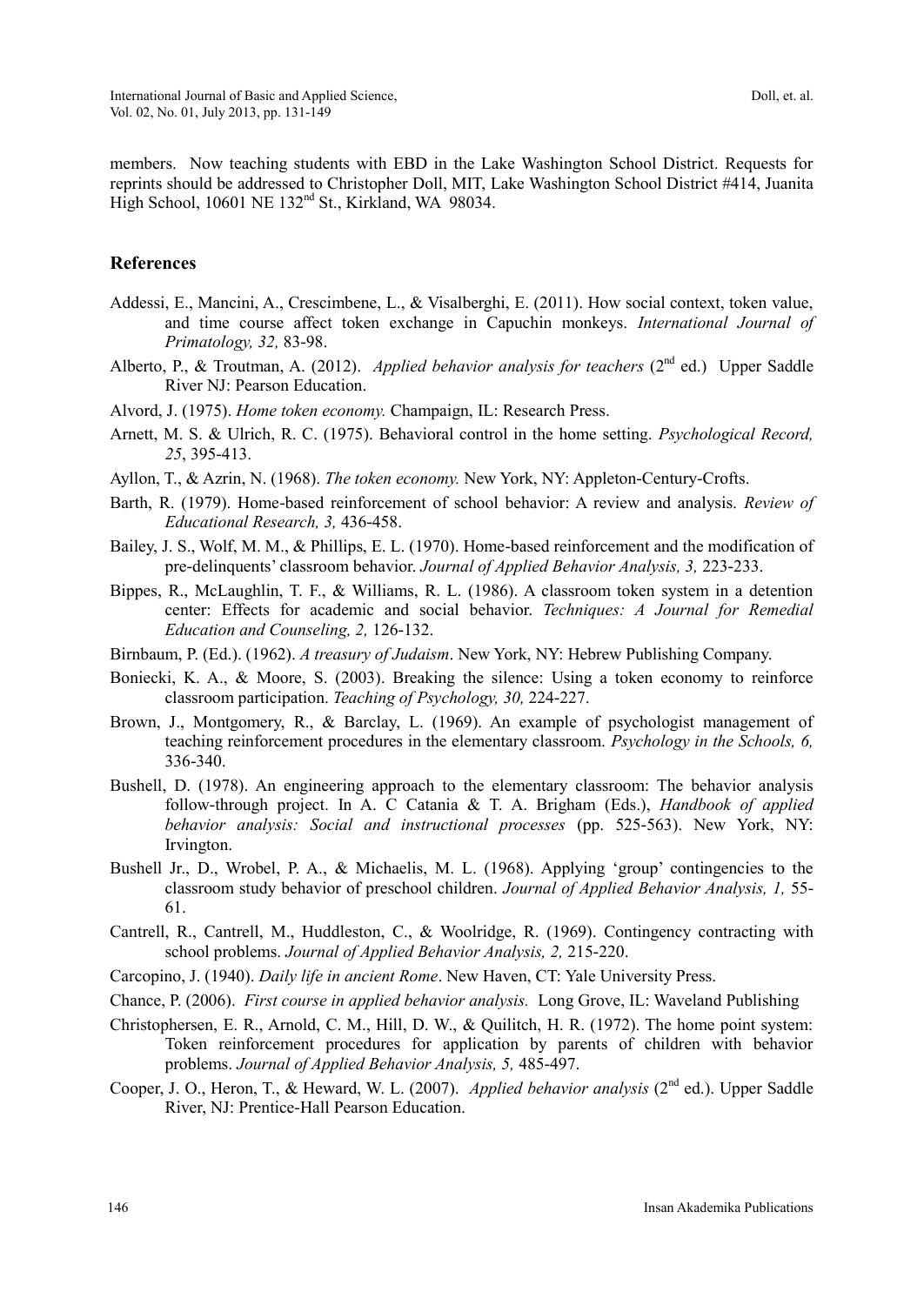- Coupland, L., McGregor, S., & McLaughlin, T. F. (1981). Reduction of inappropriate noise through the use of a token economy. *B. C. Journal of Special Education, 5,* 65-75.
- Cowles, J.T. (1937). Food-tokens as incentives for learning by chimpanzees. *Comparative Psychology Monographs, 23,* 1-96.
- Crawford, D. J., & McLaughlin, T. F. (1982). Token reinforcement of on-task behavior in a secondary special education setting. *Behavioral Engineering, 7,* 109-117.
- Dickerson, F. B., & Tenhula, W. N. (2005). The token economy for schizophrenia: Review of the literature and recommendations for future research. *Schizophrenia Research, 75,* 405-416.
- Doolittle, J. (1865). *Social life of the Chinese: With some account of their religious, governmental, educational, and business customs and opinions, Volume 1*. New York, NY: Harper & Brothers.
- Duran, F. D. (1964). *The aztecs*. New York, NY: Orion Press.
- Filcheck, H. A., McNeil, C. B., Greco, L. A., & Bernard, R. S. (2004). Using a whole-class token economy and coaching of teacher skills in a preschool classroom to manage disruptive behavior. *Psychology in the Schools, 41,* 351-361.
- Flaman, F., & McLaughlin, T. F. (1986). Token reinforcement: Effects for accuracy of math performance and generalization to social behavior with an adolescent student. *A Journal for Remedial Education and Counseling, 2,* 39-47.
- Grant, M. (1967). *Gladiators*. London: Trinity Press.
- Hall, R. V., Axelrod, S., Foundopoulos, M., Shellman, J., Campbell, R. A., & Cranston, S. S. (1972). The effective use of punishment to modify behavior in the classroom. In K. D. O"Leary & S. G. O'Leary (Eds.), *Classroom Management: The successful use of behavior modification* (pp. 173-182). New York, NY: Pergamon Press.
- Iwata, B. A., & Bailey, J. S. (1974). Reward versus cost token systems: An analysis of the effects on students and teacher. *Journal of Applied Behavior Analysis, 7,* 567-576.
- Jalongo, M., Tweist, M., Gerlack, G., & Skoner, D. (1998). *The college learner.* Upper Saddle River, NJ: Merrill.
- Jordan, D., McLaughlin, T. F., & Hunsaker, D. (1980). The effects of monetary reinforcement on piano practice in the home. *Education and Treatment of Children, 3,* 161-163.
- Kazdin, A. E. (1977). *The token economy: A review and evaluation.* New York, NY: Plenum Press.
- Kazdin, A. E. (1982). The token economy: A decade later*. Journal of Applied Behavior Analysis, 5*, 431-445.
- Kazdin, A. E., & Bootzin, R. R. (1972). The token economy: An evaluative review. *Journal of Applied Behavior Analysis, 5*, 343-372.
- Kirigan, K. A., Braukman, C. J., Atwater, J. D., & Wolf, M. M. (1982). An evaluation of Teaching-Family (Achievement Place) group homes for juvenile offenders. *Journal of Applied Behavior Analysis, 15,* 1-16.
- Kohn, A. (1999*). Punished by rewards: The trouble with gold stars, incentive plants, A's, praise and other bribes*. Boston, MA: Houghton Mifflin.
- Lavigne, J. V., Gibbons, R. D., Christoffel, K. K., Arend, R., Rosenbaum, D., Binns, H., Dawson, N., … Isaacs, C. (1998). Prevalence rates and correlates of psychiatric disorders among preschool children. *Journal of the American Academy of Child and Adolescent Psychiatry, 35,*  204-214.
- Lolich, E., McLaughlin, T. F., & Weber, K. P. (2012). The effects of using reading racetracks combined with direct instruction precision teaching and a token economy to improve the reading performance for a 12-year-old student with learning disabilities. *Academic Research*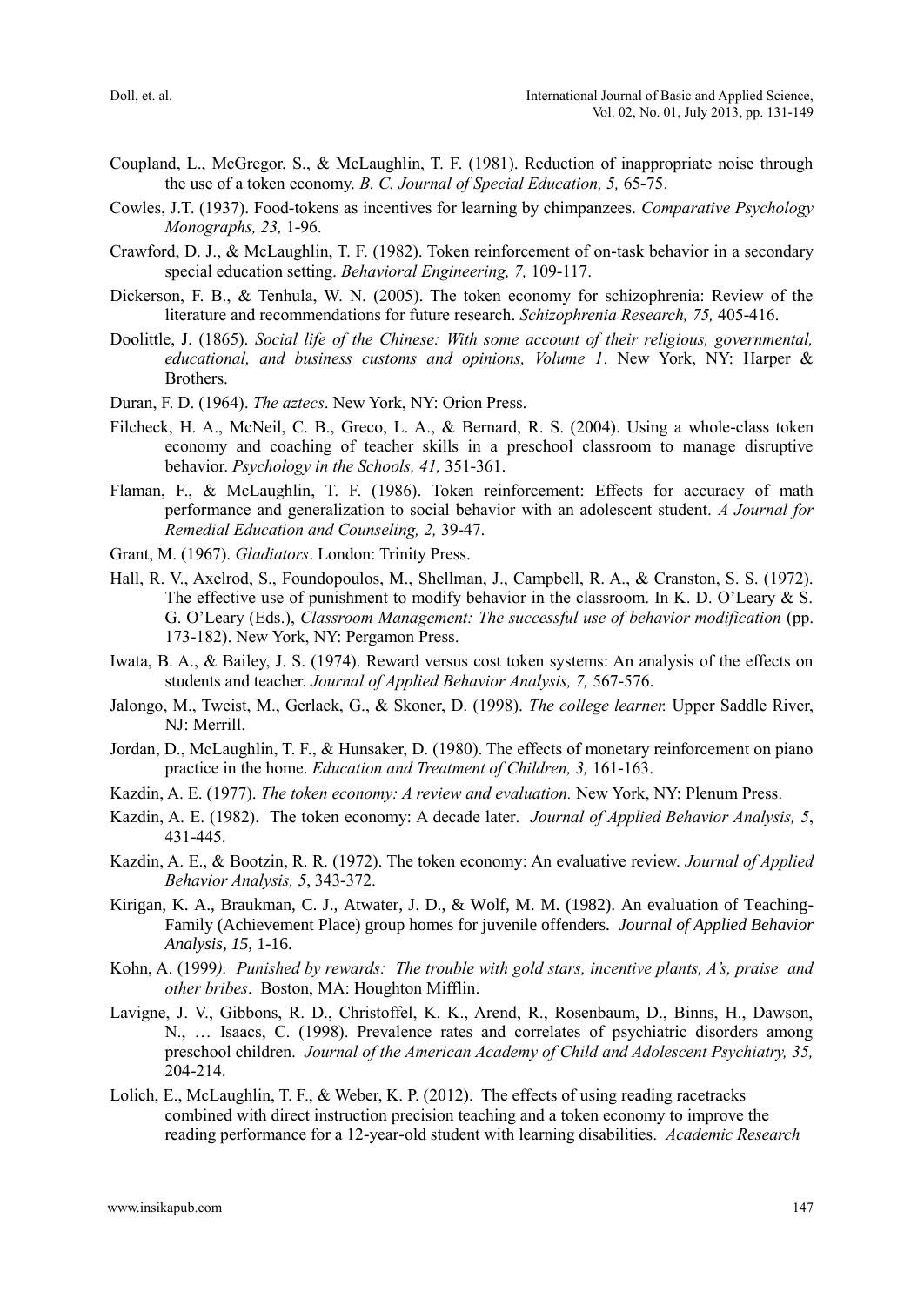Doll, et. al.

*International*, 2(3), 245-252. Retrieved from: <http://174.36.46.112/~savaporg/journals/issue.html>

- Maggin, D. M., Chafouleas, S. M., Goddard, K. M., & Johnson, A. H. (2011). A systematic evaluation of token economies as a classroom management tool for students with challenging behavior. *Journal of School Psychology, 49,* 529-554.
- Maglio, C. L., & McLaughlin, T. F. (1981). Effects of a token reinforcement system and teacher attention in reducing inappropriate verbalizations with a junior high school student. *Corrective*  and Social Psychiatry and Journal of Behavior Technology Methods and Therapy, 27, 140-145.
- Malagodi, E. F. (1967). Acquisition of the token-reward habit in the rat. *Psychological Reports, 20,*  1335-1342.
- Matson, J. L., & Boisjoli, J. A. (2009). The token economy for children with intellectual disability and/or autism: A review. *Research in Developmental Disabilities, 30,* 240-248.
- McGoey, K. E., & DuPaul, G. J. (2000). Token reinforcement and response cost procedures: Reducing the disruptive behavior of preschool children with Attention-Deficit/Hyperactivity Disorder. *School Psychology Quarterly, 15,* 330-343.
- McKenzie, H., Clark, M., Wolf, M., Kothera, R., & Benson, C. Behavior modification of children with learning disabilities using grades as token reinforcers. *Exceptional Children, 38,* 745-752.
- McLaughlin, T. F. (1981). The effects of a classroom token economy on math performance in an intermediate grade school class. *Education and Treatment of Children, 4*, 139-147.
- McLaughlin, T. F., & Malaby, J. E. (1972). Intrinsic reinforcers in a classroom token economy. *Journal of Applied Behavior Analysis, 5,* 263-270.
- McLaughlin, T. F., & Malaby, J. E. (1975). The effects of various token reinforcement contingencies on assignment completion and accuracy during variable and fixed token exchange schedules. *Canadian Journal of Behavioral Sciences, 7,* 412-419.
- McLaughlin, T. F., & Malaby, J. E. (1976). An analysis of assignment completion and accuracy across time under fixed, variable, and extended token exchange periods in a classroom token economy. *Contemporary Educational Psychology, 1,* 346-355.
- McLaughlin, T. F., & Malaby, J. E. (1977a). The comparative effects of token-reinforcement with and without a response cost contingency with special education children. *Educational Research Quarterly, 2,* 34-41.
- McLaughlin, T. F., & Malaby, J. E. (1977b). A cost free token reinforcement program for special education students. *Corrective and Social Psychiatry and Journal of Behavior Technology Methods and Therapy, 23,* 111-116.
- McLaughlin, T. F., & Williams, R. L. (1988). The token economy in the classroom. In J. C. Witt, S. N. Elliot, & F. M. Gresham (Eds.). *Handbook of behavior therapy in education* (pp. 469-487). New York, NY: Plenum.
- Miller, P. M., & Drennen, W. T. (1970). Establishment of social reinforcement as an effectivce modifier of verbal behavior in chronic psychiatric patients. *Journal of Abnormal Psychology, 76,* 392-395.
- Neef, N. A., Bicard, D. F., & Endo, S. (2011). Assessment of impulsivity and the development of selfcontrol in students with attention deficit hyperactivity disorder. *Journal of Applied Behavior Analysis, 34,* 397-408.
- Nelson, K. G. (2010). Exploration of classroom participation in the presence of a token economy. *Journal of Instructional Psychology, 37,* 49-56.